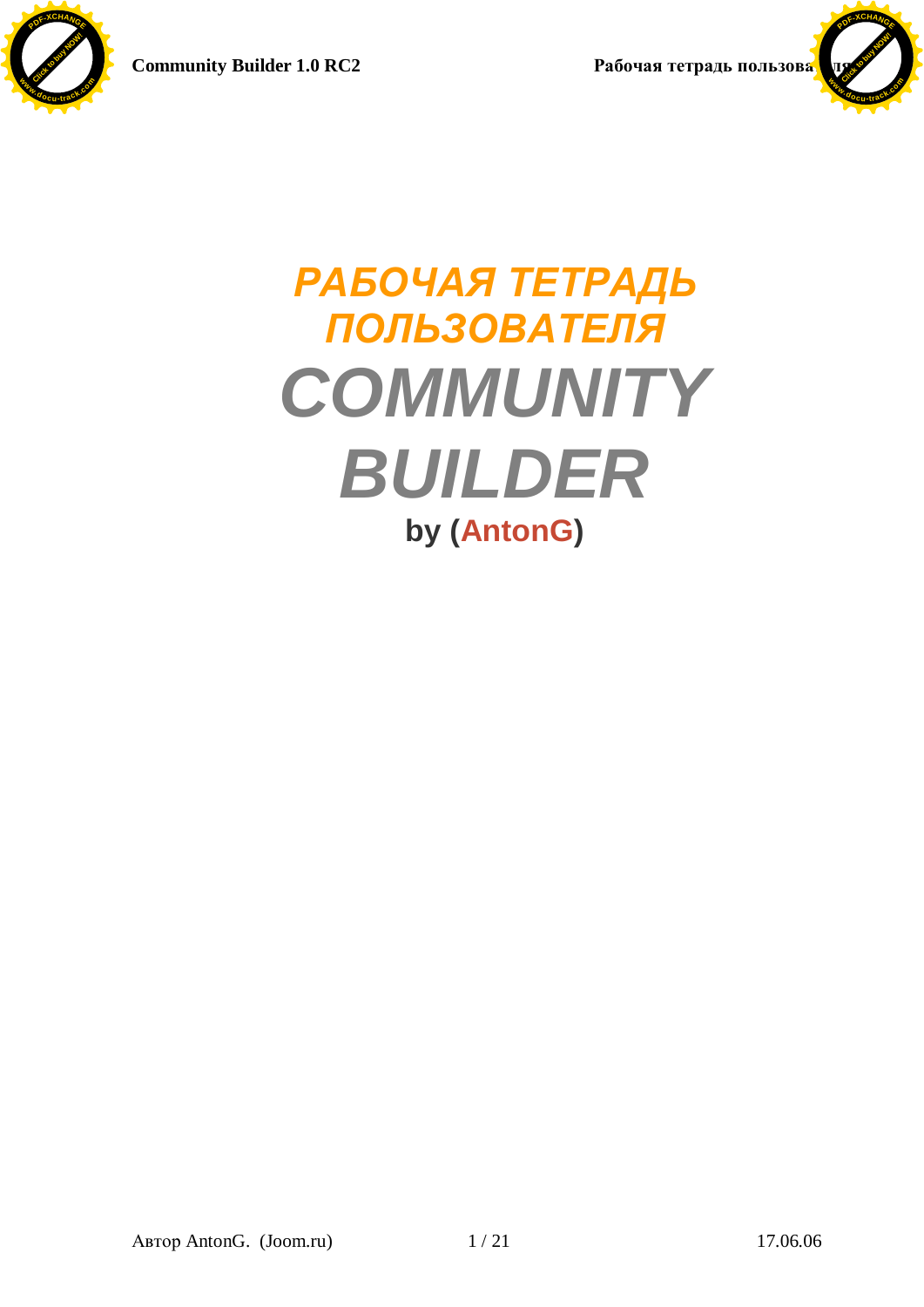



Реквизиты авторов компонента:

### **Copyright 2004 - 2005 MamboJoe/JoomlaJoe, Beat and CB team.**



**Ɉɮɢɰɢɚɥɶɧɵɣɫɚɣɬɤɨɦɩɨɧɟɧɬɚ: [www.joomlapolis.com](http://www.joomlapolis.com)**

**ɋɚɣɬɪɭɫɫɤɨɣɥɨɤɚɥɢɡɚɰɢɢ Joomla: [www.joom.ru](http://www.joom.ru)**

Все продукты и названия компаний, зарегистрированные в качестве торговых марок, принадлежат их  $\alpha$ ладельцам.

Информация, предложенная в данном документе, может использоваться для ознакомления с Joomla *Community Builder и не может рассматриваться, как обязательство. Автор оставляет за собой право*  $\delta$ бновления или изменения данного документа. Автор не несет ответственности за любые ошибки или неточности, которые могут быть найдены в настоящем документе, или убытки, связанные с этими *ɧɟɬɨɱɧɨɫɬɹɦɢ.*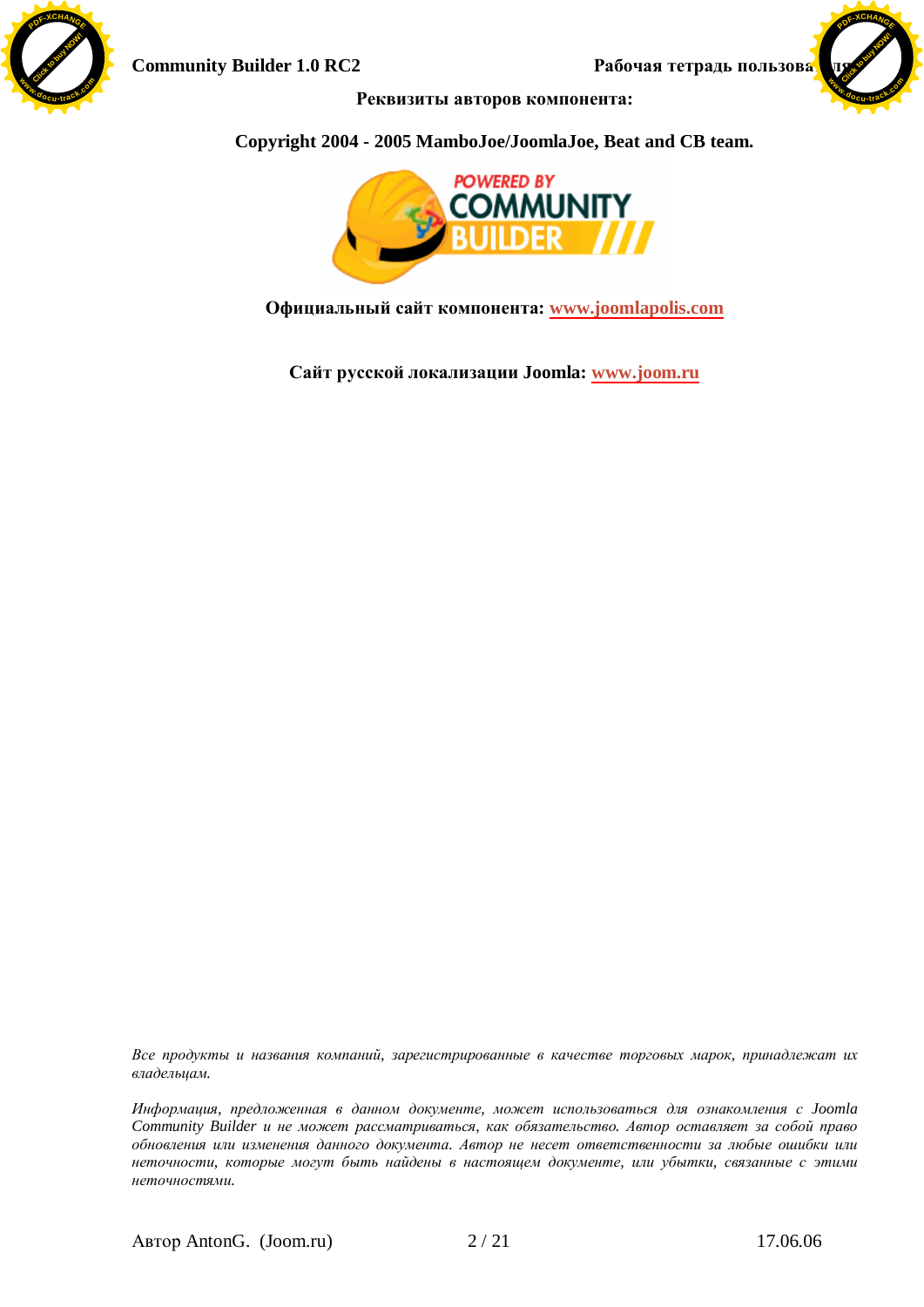



# Содержание: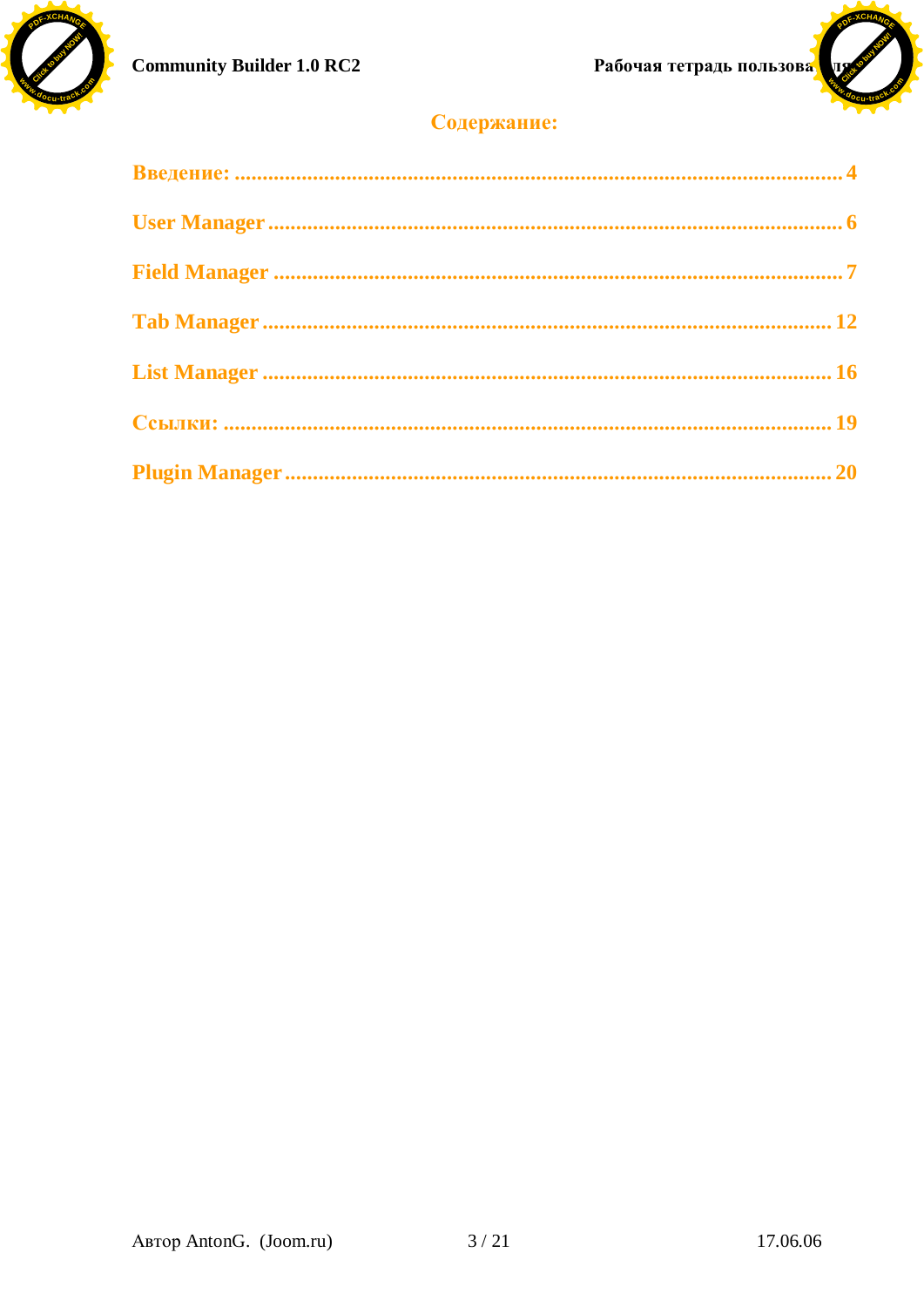



## Введение:

Поскольку я использую CB, здесь я постараюсь описать, что такое **Community Builder** (далее CB) и как он работает, дабы помочь таким же, как я не наступать на те же грабли ۰

Что такое СВ можно сказать просто, можно и сложно, я скажу просто



### **Community Builder - это компонент для организации сообщества ɭɱɚɫɬɧɢɤɨɜ.**

|    |    | Компоненты             | Модули         | Мамботы        |       | Инсталляторы               | Coot |
|----|----|------------------------|----------------|----------------|-------|----------------------------|------|
|    | ₩  | AB: Calendar           |                |                |       |                            |      |
|    | 59 | AkoBook SE             |                | ٠              |       |                            |      |
|    |    | AlphaContent           |                |                |       |                            |      |
| 64 |    | <b>Bookmarks</b>       |                | ▶              |       |                            |      |
| Ø. |    | CB UsersList XTD       |                | ۱              |       |                            |      |
|    | 9  | Community Builder      |                | - PB           |       | User Management            |      |
|    | 勁  | Daily Message          |                | ・              |       | Tab Management             |      |
|    | Ŵ  | DatsoGallery           |                | E<br>r         |       | Field Management           |      |
|    | Q) | <b>DOCMan</b>          |                | 胆<br>Ы         |       | List Management            |      |
| Ø, |    | Event Calendar         |                | $\mathbf{L}$   |       | Plugin Management          |      |
| 59 |    | <b>ExtCal Calendar</b> |                | $\blacksquare$ | Tools |                            |      |
| Ø, |    | Files                  |                |                |       | Configuration              |      |
| Ø, |    | FTP View               |                | r              |       | Registered                 |      |
| Ø. |    | gigCalendar            |                | Þ              |       | Author                     |      |
|    | ₩  | Glossary               |                | r              |       |                            |      |
|    | ₩  | Graphitory             |                | Þ              |       | Super Administrator        |      |
|    | ₩  | HeXimage               |                | ▶              |       | << Первая < Преды,         |      |
|    | ₩  | <b>JA Submit</b>       |                | Þ              |       |                            | Г    |
|    | Ø) | <b>JACLPlus</b>        |                |                |       | - свободное программное об |      |
|    |    |                        | Еще компоненты |                |       | Русская локализация        |      |

Установив СВ. Вы увидите новое поле в меню Компоненты:

- **User Manager** Управление пользователями (одобрение регистрации, блокировка пользователей, изменение данных о них)
- **Tab Manager** Управление выводом полей в блоках в профиле пользователя.
- **Field Manager** Добавление новых полей в профиль пользователя.
- List Manager Управление отображением списка пользователей.
- **Plugin Manager** Установка и управление плагинами.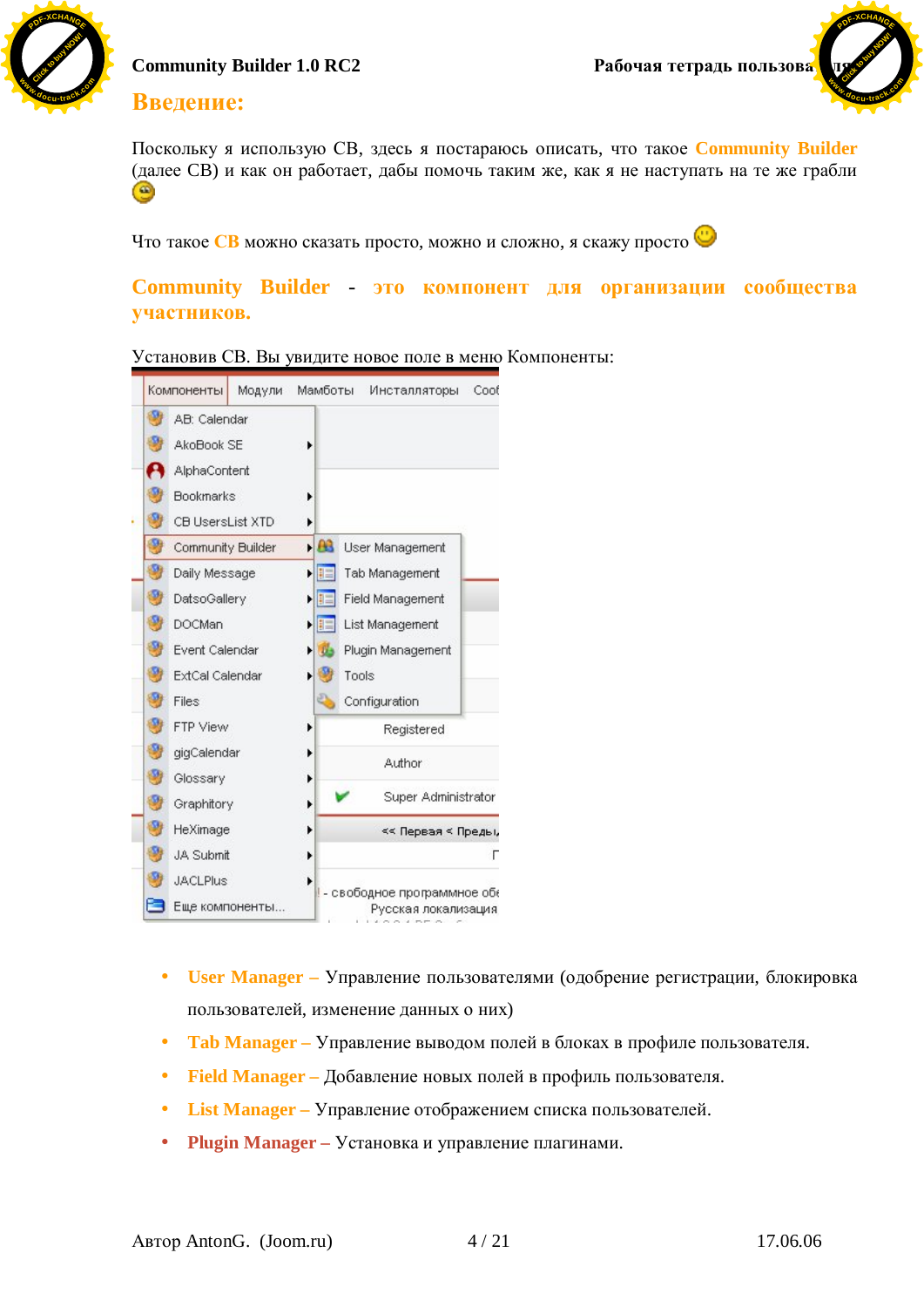

**[Click to buy NOW!](http://www.docu-track.com/index.php?page=38)** 

 $P$ 

- **Tools Manager** Загрузка данных для примера и синхронизация с данным пользователях в Джумла **<sup>w</sup>ww.docu-track.co<sup>m</sup>**
- **Configuration Manager** Настройка компонента

У нас есть два глобальных типа вывода данных компонента:

- Вывод Списка пользователей
- Вывод Профиля отдельного пользователя.
- Так же у нас есть возможность **с помощью модулей выводить** информацию о пользователях или использовать в них (модулях) поля информации о пользователях, но об этом позже.

В любом случае выводится информация различного рода о пользователе и/или для пользователя (к примеру возможность послать Л.С. или емейл, увидеть кто на сайте и т.д.).

Такую информацию можно разделить на два вида:

- Информация созданная с помощью Field Management
- Информация показываемая за счет подключенного плагина (Посмотреть можно в **Plugin Manager**), вообще вся информация в компоненте выводится через плагины, просто есть те которые изначально часть СВ и те которые вы добавляете. Ну далее будет понятней, я думаю :)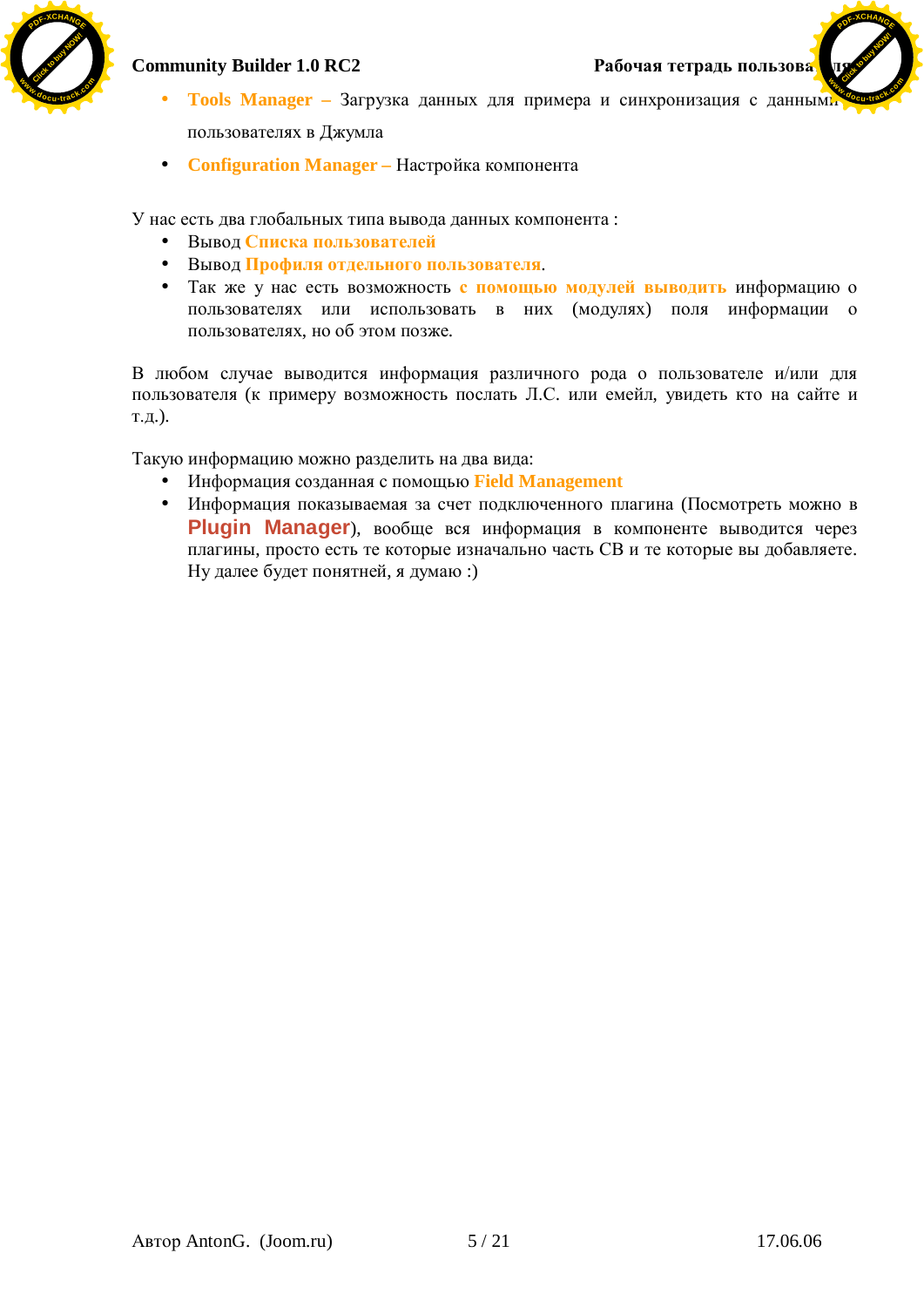

# Community Builder 1.0 RC2 Рабочая тетрадь пользова<mark>.</mark>

**[Click to buy NOW!](http://www.docu-track.com/index.php?page=38)** 

**<sup>w</sup>ww.docu-track.co<sup>m</sup>**

 $P$ 

# **User Manager**

Я думаю описывать не нужно, стоит только упомянуть что в нем есть фильтр поиска пользователей и все поля добавленные через Field Manager будут в нем видимы, не зависимо от того какое значение есть в параметре Show on Profile? (Да или Нет), однако запомните при значении этого поля Нет, они видимы в профиле не будут.

| <b>User Manager</b>  |                 |                          |                                                                          |                     | Display # 30 $\sim$ | Search:                   |   |
|----------------------|-----------------|--------------------------|--------------------------------------------------------------------------|---------------------|---------------------|---------------------------|---|
| #F<br><b>Hame</b>    | <b>UserName</b> | Logged In Group          | E-Mail                                                                   | <b>Last Visit</b>   | <b>Enabled</b>      | <b>Confirmed Approved</b> |   |
| $1 \Box 111$         | 111             | Registered               | 111@111.com                                                              | 2006-04-17 23:22:20 | v                   | v                         | v |
| $2$ $\Box$ AAAA      | <b>AAAA</b>     | Registered               | g anton r@mail.ru                                                        | 2006-06-09 23:56:54 | v                   | v                         | v |
| 3 7 123456           | 123456          | Registered               | 123456@123456.com                                                        | ×.                  | v                   | v                         | v |
| 4 П лдвава ватовал   | лдвава ватовал  | Registered               | g_anton_r@mail.ru                                                        | $\sim$              | ∀                   | v                         | v |
| $5$ $\Box$<br>acca   | апапппапап      | Author                   | 123456@123456.com                                                        | 2006-04-12 21:59:40 | v                   | v                         | v |
| 6 П<br>Administrator | AntonG          | v<br>Super Administrator | 1111@11111.com                                                           | 2006-06-17 19:32:43 | v                   | v                         |   |
|                      |                 |                          | << Первая < Предыдущая 1 Следующая > Последняя >><br>Показано 1 - 6 из 6 |                     |                     |                           |   |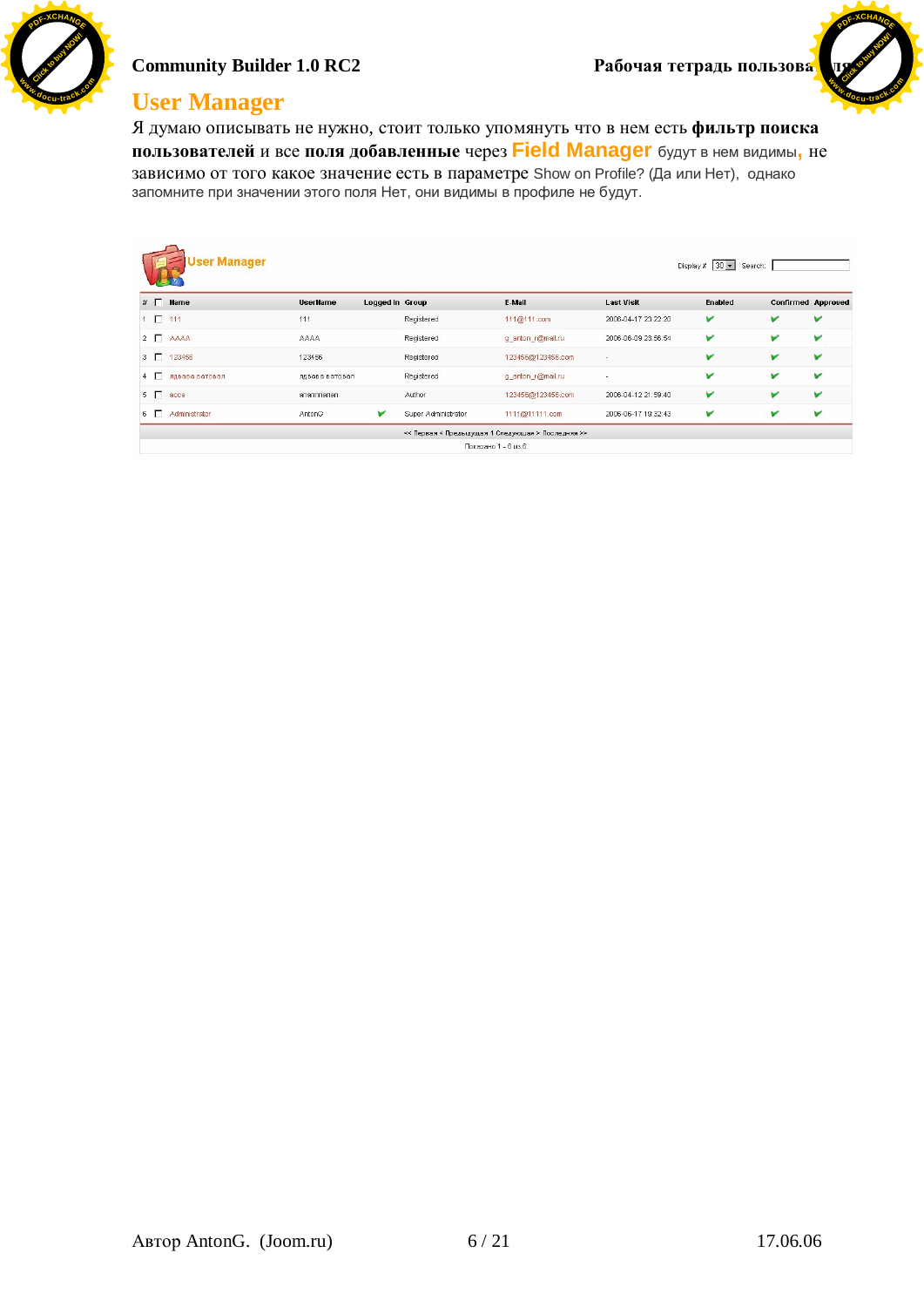

**[Click to buy NOW!](http://www.docu-track.com/index.php?page=38)** 

**<sup>w</sup>ww.docu-track.co<sup>m</sup>**

 $P$ 

# **Field Manager**

Думаю с него и начнем. Он нужен для добавление новых полей различного типа в профиль пользователя.

| nter Text                                                                                            | <b>Field Manager</b>               |                                |                               |                      |         |                      | Display $\#\quad 30\quad$ Search: |   |          |                |
|------------------------------------------------------------------------------------------------------|------------------------------------|--------------------------------|-------------------------------|----------------------|---------|----------------------|-----------------------------------|---|----------|----------------|
| Mame                                                                                                 | Title                              | Type                           | Tab                           | Required?            | Профиль | <b>Registration?</b> | Published?                        |   | Re-Order | Η              |
| cb_gender                                                                                            | Направления работы multicheckbox   |                                | Дополнительная<br>информация  | v                    | ៴       | v                    | v                                 |   | v        | $\overline{1}$ |
| cb_status                                                                                            | Звание                             | editorta                       | Дополнительная<br>информация  | ×                    | ×       | ×                    | ×                                 |   |          | $\overline{c}$ |
| 3 cb_color                                                                                           | Белый                              | checkbox                       | Дополнительная<br>информация  | ×                    | v       | ×                    | v                                 |   |          | 3              |
| $4 \Box$ cb_date                                                                                     | Дата                               | date                           | Дополнительная<br>информация  | ×                    | ✔       | ×                    | v                                 |   |          | $\overline{4}$ |
| 5 Cb_work                                                                                            | Пол                                | select                         | Дополнительная<br>информация  | ×                    | ∀       | ×                    | V                                 |   |          |                |
| 6 cb_tik                                                                                             | Мой любимый цвет                   | multiselect                    | Дополнительная<br>информация  | ×                    | v       | ×                    | v                                 |   |          | 6              |
| 7 Cb_email                                                                                           | Публичная почта                    | emailaddress                   | Дополнительная<br>информация  | ×                    | v       | ×                    | v                                 |   |          | $7^{\circ}$    |
| 8 Cb_editor                                                                                          | Поле редактора                     | editorta                       | Дополнительная<br>информация  | ×                    | ×       | ×                    | v                                 | Δ |          | 8              |
| 9 Cb_publicemail                                                                                     | Публичный етаіІ                    | emailaddress                   | Контактная<br>информация      | ×                    | v       | v                    | v                                 |   |          | $\mathbf{1}$   |
| 10   cb_phpbbid                                                                                      | phpBB ID                           | text                           | На форуме                     | ×                    | ×       | ×                    | v                                 |   |          | $\mathbf{1}$   |
| 11 Cb_birthday                                                                                       | День рожденья.                     | date                           | Список<br>пользователей       | ×                    |         | v                    | v                                 |   |          | $\mathbf{1}$   |
| <b>Enter Text</b>                                                                                    | <b>Add Field</b>                   |                                | Check Box (Single)            | $\blacktriangledown$ |         |                      |                                   |   |          |                |
|                                                                                                      |                                    |                                | Дополнительная информация   ≖ |                      |         |                      |                                   |   |          |                |
| Type:<br>Tab:<br>Name:<br>Title:                                                                     |                                    |                                |                               |                      |         |                      |                                   |   |          |                |
|                                                                                                      | Description/"i" field-tip: text or |                                |                               |                      |         |                      | a.                                |   |          |                |
|                                                                                                      |                                    | $Her$ $\boxed{\bullet}$        |                               |                      |         |                      |                                   |   |          |                |
|                                                                                                      |                                    | $Her$ $\overline{\phantom{a}}$ |                               |                      |         |                      |                                   |   |          |                |
|                                                                                                      |                                    | $Her$ $\mathbf{r}$             |                               |                      |         |                      |                                   |   |          |                |
|                                                                                                      |                                    | $Her$ $\overline{\phantom{a}}$ |                               |                      |         |                      |                                   |   |          |                |
| HTML:<br>Required?:<br>Show on Profile?:<br>User Read Only?:<br>Show at Registration?:<br>Published: |                                    | $Her$ $\blacktriangleright$    |                               |                      |         |                      |                                   |   |          |                |

Примечание: там где Size, в зависимости от Туре ниже будет меняться поле.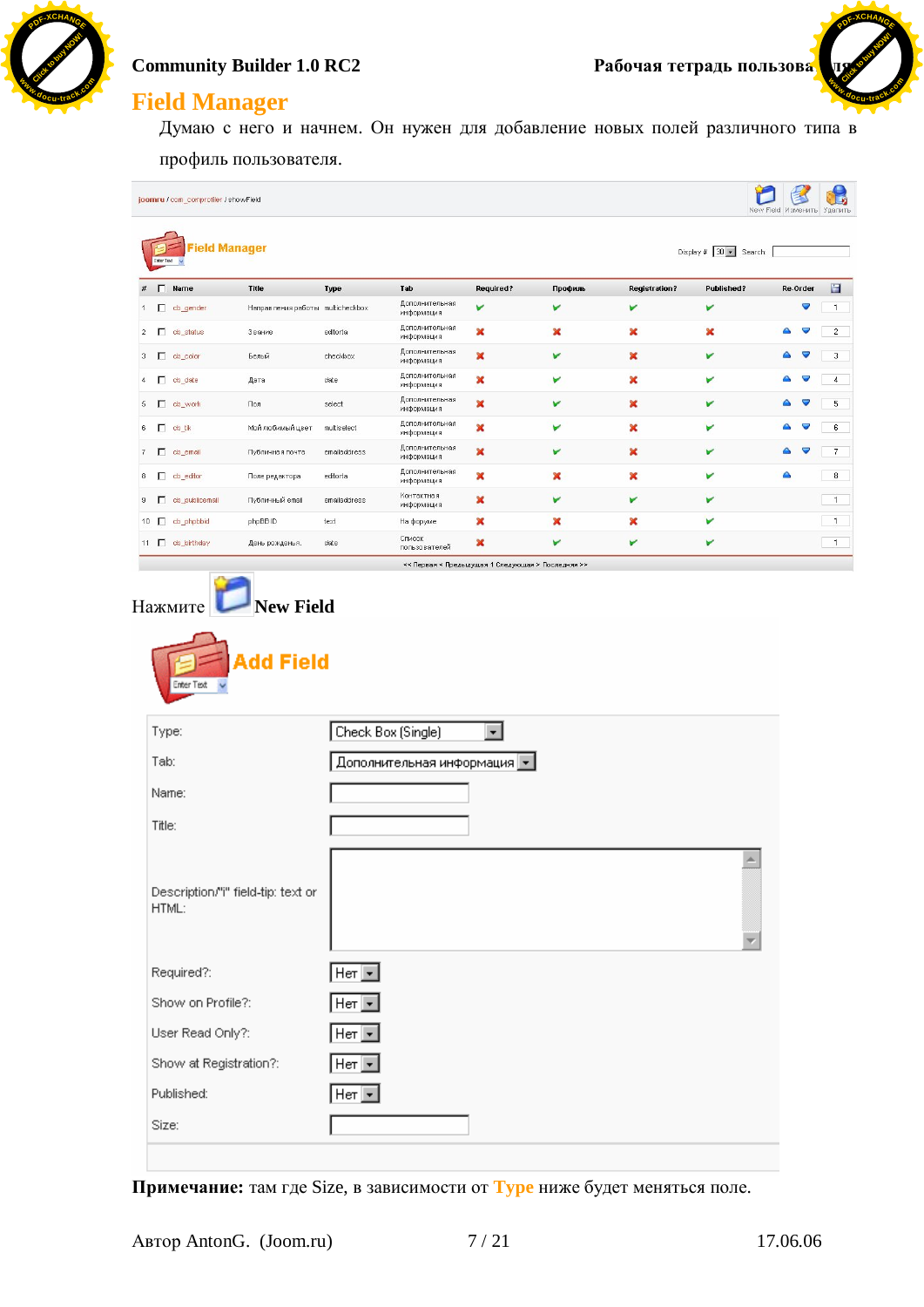



Рассмотрим каждый пункт подробнее, это нужно сделать один раз, что бы понять их назначение и возможности∙

| Hashanching it bosmomhoctif.               |                                                                                                                                                                                                                                                                                                                                                                                                                        |
|--------------------------------------------|------------------------------------------------------------------------------------------------------------------------------------------------------------------------------------------------------------------------------------------------------------------------------------------------------------------------------------------------------------------------------------------------------------------------|
| Значение                                   | Описание                                                                                                                                                                                                                                                                                                                                                                                                               |
| Type:                                      |                                                                                                                                                                                                                                                                                                                                                                                                                        |
| <b>Check Box</b><br>(Single)               | Белый:<br><b>FO</b>                                                                                                                                                                                                                                                                                                                                                                                                    |
| <b>Check Box</b>                           | Направления<br>Архитектор   Конструктор   Дизайнер<br>работы:                                                                                                                                                                                                                                                                                                                                                          |
| (Muliple)                                  | Помните в этом поле Значения можно добавить сколько угодно при<br>добавлении поля, нажав Add a Value в настройках поля. Так же<br>можно настроить количество строк и столбцов при отображении                                                                                                                                                                                                                          |
|                                            | Дополнительное поле при создании:                                                                                                                                                                                                                                                                                                                                                                                      |
|                                            | Iо<br>Size:                                                                                                                                                                                                                                                                                                                                                                                                            |
|                                            | 12<br>Cols:                                                                                                                                                                                                                                                                                                                                                                                                            |
|                                            | I1<br>Rows:                                                                                                                                                                                                                                                                                                                                                                                                            |
|                                            | Use the table below to add new values.<br>Add a Value                                                                                                                                                                                                                                                                                                                                                                  |
|                                            | Name                                                                                                                                                                                                                                                                                                                                                                                                                   |
|                                            | Архитектор                                                                                                                                                                                                                                                                                                                                                                                                             |
|                                            | Конструктор                                                                                                                                                                                                                                                                                                                                                                                                            |
|                                            | Дизайнер                                                                                                                                                                                                                                                                                                                                                                                                               |
| <b>Date</b>                                | Дата:<br>9                                                                                                                                                                                                                                                                                                                                                                                                             |
|                                            | <b>JUNE, 2006</b><br>?<br>×<br>Update<br>Cancel<br>Today<br>$\gg$<br>$\ll$<br>$\,>\,$<br>Sun Mon Tue Wed Thu Fri<br>wk<br>Sat<br><b>D</b> Field description: Mo<br>3 NOT visible on profile<br>21<br>$\overline{2}$<br>3<br>22<br>6<br>7<br>8<br>9<br>5<br>10<br>4<br>23<br>$12$ 13 14<br>15<br>16<br>$-17$<br>11<br>24<br>24<br>18.<br>19 20 21<br>-22<br>23<br>25<br>27<br>28<br>29<br>30<br>25<br>26<br>Select date |
|                                            | Здесь нужно знать что дата не вводится, а именно выбирается из<br>выпадающего календаря.                                                                                                                                                                                                                                                                                                                               |
| <b>Drop Down</b><br><b>(Single Select)</b> | Пол:<br>2                                                                                                                                                                                                                                                                                                                                                                                                              |
|                                            | Мужской<br>Cancel<br>Update<br>Женский                                                                                                                                                                                                                                                                                                                                                                                 |
|                                            | Дополнительное поле при создании:<br>同<br>Size:<br>Use the table below to add new values.<br>Add a Value<br>Name<br>Мужской<br> Женский                                                                                                                                                                                                                                                                                |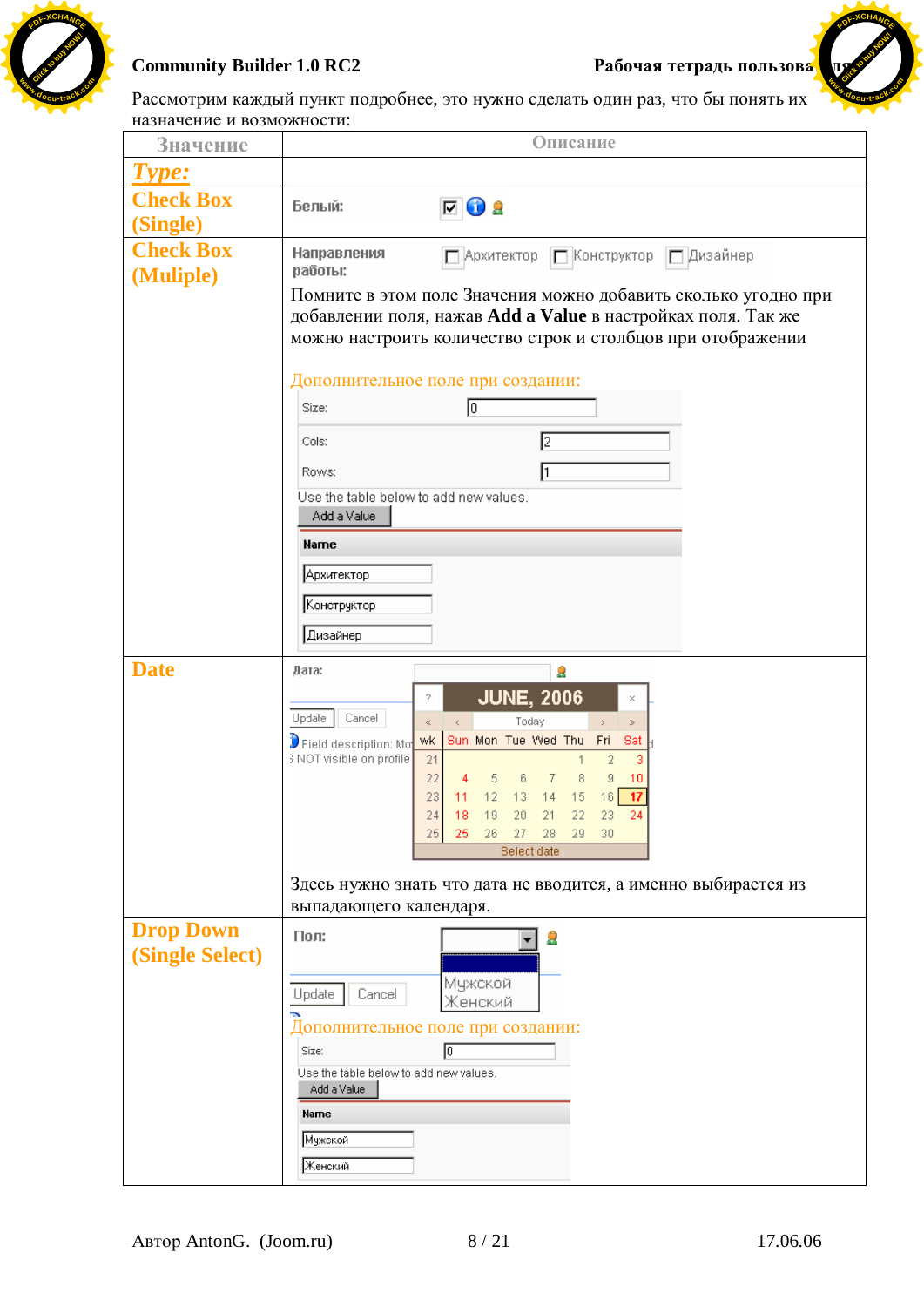

# **Community Builder 1.0 RC2 Pабочая тетрадь пользова**

 $P$ 

| <b>Community Builder 1.0 RC2</b>   | Рабочая тетрадь пользова.                                                                                                                                                                                                                                                                                                                                                                       |
|------------------------------------|-------------------------------------------------------------------------------------------------------------------------------------------------------------------------------------------------------------------------------------------------------------------------------------------------------------------------------------------------------------------------------------------------|
| <b>Drop Down</b><br>(Multi-Select) | Мой любимый цвет:<br>9<br>Белый<br>Красный<br>Синий<br>Зеленый<br>Черный                                                                                                                                                                                                                                                                                                                        |
|                                    | Здесь Вы можете выбрать более одного значения, одно кстати тоже<br>можно выбрать, т.е. в данном примере если вы любите И красный И<br>зеленый, то можете это сделать нажав и удерживая Ctrl выделить<br>несколько значений левой кнопкой мышки.<br>Может устанавливаться размер поля ввода в виде количества строк,<br>если строк меньше чем значений будет использоваться лента<br>скроллинга. |
|                                    | Дополнительное поле при создании:<br>6<br>Size:<br>Use the table below to add new values.<br>Add a Value                                                                                                                                                                                                                                                                                        |
|                                    | Name<br>Белый                                                                                                                                                                                                                                                                                                                                                                                   |
|                                    | Красный<br>Синий<br>Зеленый                                                                                                                                                                                                                                                                                                                                                                     |
|                                    | Черный                                                                                                                                                                                                                                                                                                                                                                                          |
| <b>Email Address</b>               | Здесь вставляется адрес электронной почты, как простое текстовое<br>поле, однако при отображении в Профиле перед адресом будет стоять:<br>mailto: и сам адрес будет гиперссылкой.                                                                                                                                                                                                               |
| <b>Editor Text</b>                 | Здесь Редактор может писать о пользователе определенные данные, в                                                                                                                                                                                                                                                                                                                               |
| <b>Area</b>                        | случае если данное поле не Показывается в профиле и при<br>регистрации, оно невидимо для Пользователя, но видимо для<br>Редакторов, думаю Вы уже поняли, как его использовать:)<br>При создании может устанавливается макс. длинна                                                                                                                                                              |
| <b>Text Area</b>                   | Поле:                                                                                                                                                                                                                                                                                                                                                                                           |
|                                    | Текстовое поле для ввода текста. При создании может<br>устанавливается макс. длинна в символах и размер поля ввода в виде<br>количества колонок и строк.                                                                                                                                                                                                                                        |
|                                    | Дополнительное поле при создании:<br>Size:<br>ю<br>0<br>Max Length:                                                                                                                                                                                                                                                                                                                             |
|                                    | ဩ०<br>Cols:<br>15                                                                                                                                                                                                                                                                                                                                                                               |
|                                    | Rows:                                                                                                                                                                                                                                                                                                                                                                                           |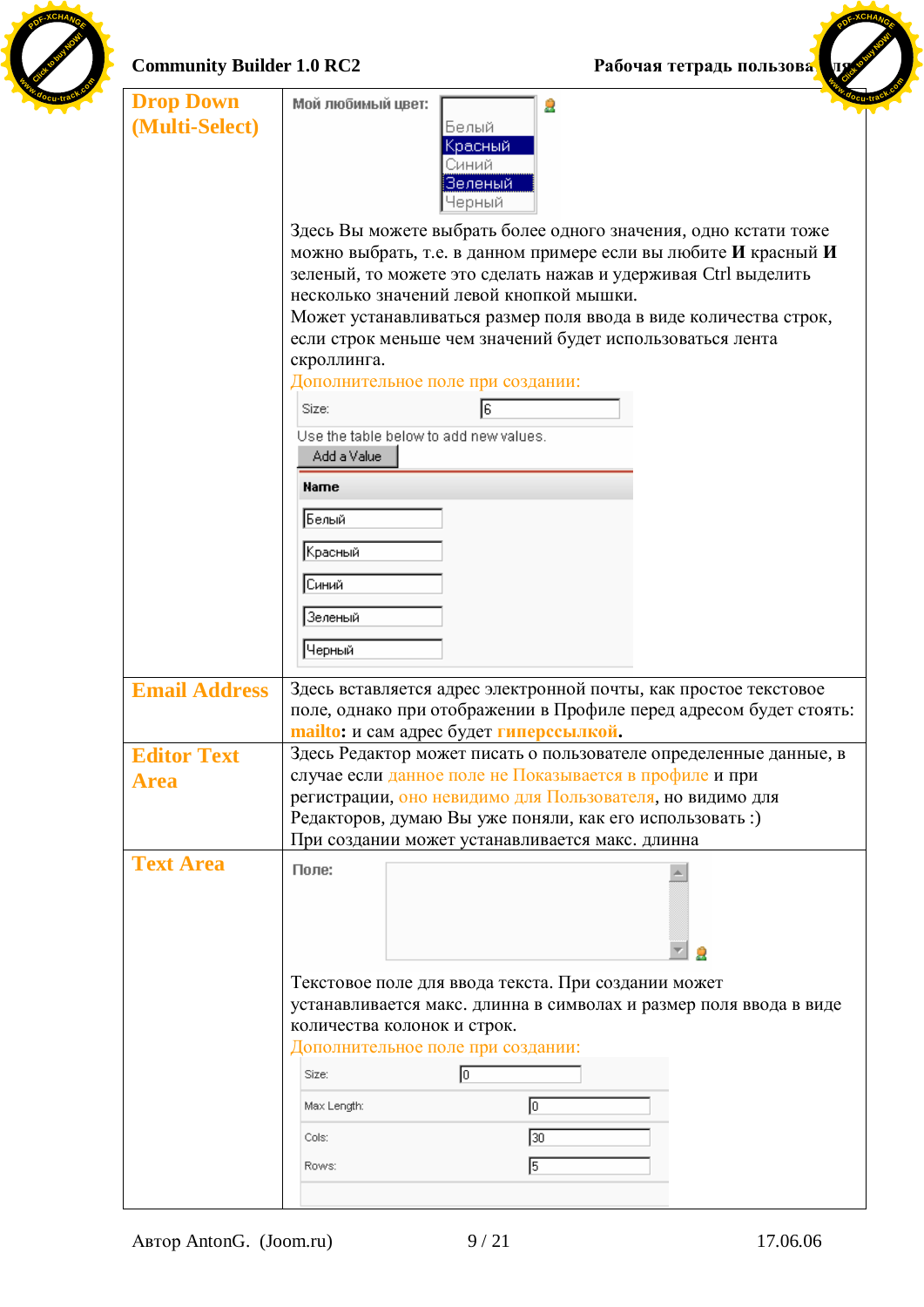| <b>Text Field</b>          | X<br>Текстовая                                                                                                                                                                                                   |
|----------------------------|------------------------------------------------------------------------------------------------------------------------------------------------------------------------------------------------------------------|
|                            | строка:                                                                                                                                                                                                          |
|                            | Здесь вроде все понятно.                                                                                                                                                                                         |
| <b>Radio Button</b>        | Пол:<br>О Мужской О Женский В                                                                                                                                                                                    |
|                            | Помните в этом поле Значения можно добавить сколько угодно при<br>добавлении поля, нажав Add a Value в настройках поля. Так же<br>можно настроить количество строк и столбцов при отображении                    |
|                            | Дополнительное поле при создании:<br>Iо<br>Size:                                                                                                                                                                 |
|                            | Iо<br>Cols:                                                                                                                                                                                                      |
|                            |                                                                                                                                                                                                                  |
|                            | Iо<br>Rows:<br>Use the table below to add new values.                                                                                                                                                            |
|                            | Add a Value                                                                                                                                                                                                      |
|                            | <b>Name</b>                                                                                                                                                                                                      |
|                            | Мужской                                                                                                                                                                                                          |
|                            | Женский                                                                                                                                                                                                          |
|                            |                                                                                                                                                                                                                  |
|                            |                                                                                                                                                                                                                  |
|                            |                                                                                                                                                                                                                  |
| <b>Web Address</b>         | Сайт:<br>Address of Site:<br>2                                                                                                                                                                                   |
|                            | Name of Site:                                                                                                                                                                                                    |
|                            | Здесь Вы можете ввести Интернет адрес, Вы можете выбрать вводить<br>только ссылку или Адрес с Заголовком. Таким образом Вы можете<br>выбрать представлять адрес так: www.joom.ru или так Русский дом<br>Joomla!. |
|                            |                                                                                                                                                                                                                  |
|                            | Дополнительное поле при создании:                                                                                                                                                                                |
|                            | Size:                                                                                                                                                                                                            |
|                            | URL only<br>Type:                                                                                                                                                                                                |
|                            | URL only                                                                                                                                                                                                         |
|                            | <b>Hypertext and URL</b>                                                                                                                                                                                         |
| <b>Fields</b><br>delimiter | отделить данные о сайте и почте. В примере ниже разделитель:<br>Интернет подробности.                                                                                                                            |
|                            | Текстовый разделитель между полями, к примеру, Вы можете<br>Вид при вводе данных                                                                                                                                 |
|                            | Интернет подробности<br>Address of Site:<br>Сайт:<br>2<br>joom.ru                                                                                                                                                |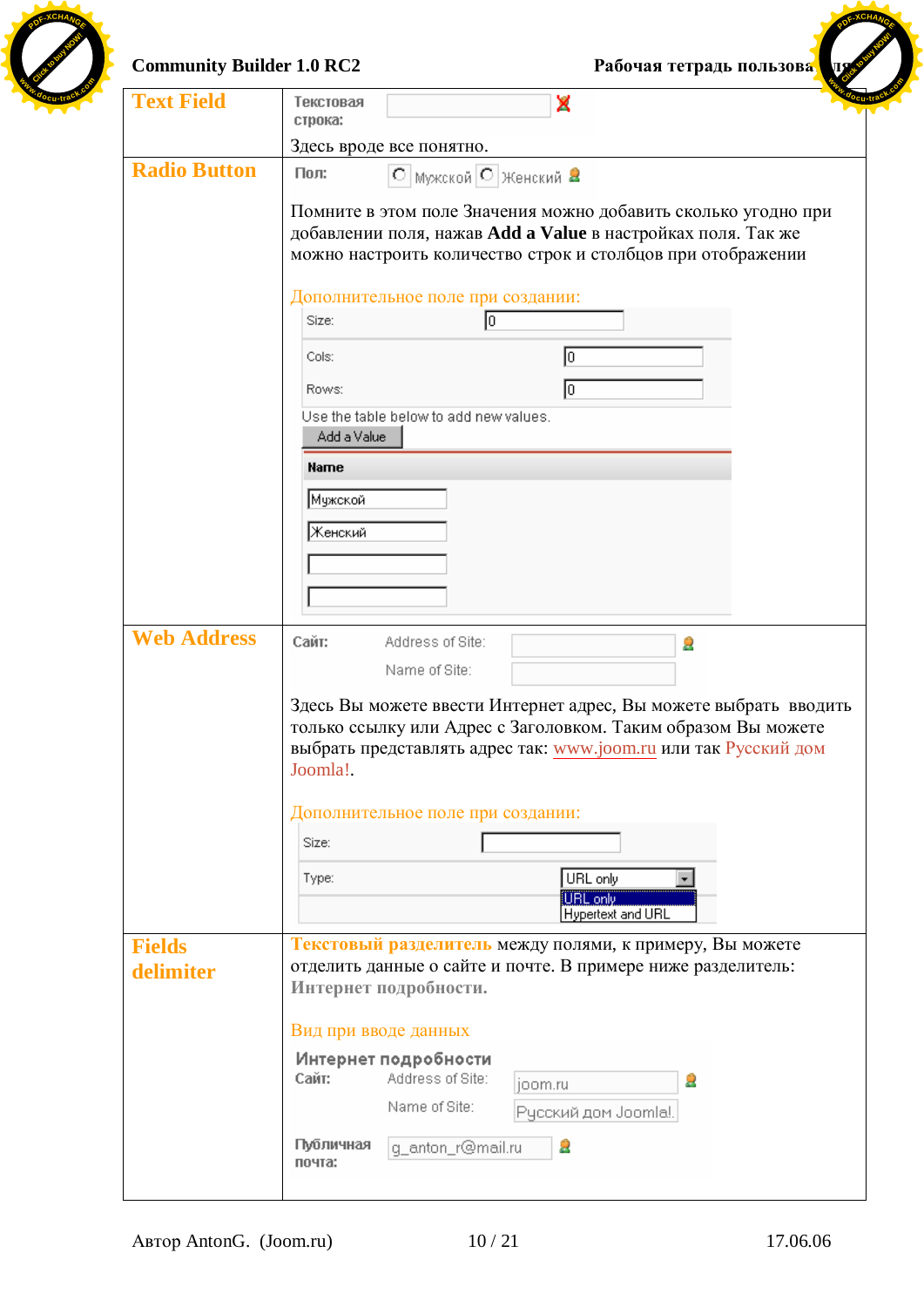



**<sup>P</sup>DF-XCHANG<sup>E</sup>**

|                       | Вид при отображении в профиле:                                                                                                      |
|-----------------------|-------------------------------------------------------------------------------------------------------------------------------------|
|                       | Интернет подробности                                                                                                                |
|                       | Русский дом Joomla!.<br>Сайт:                                                                                                       |
|                       | Публичная<br>_g_anton_r@mail.ru<br>почта:                                                                                           |
| Tab:                  | В каком блоке выводить поля, т.е. Вы создаете блок в Tab Manager, а<br>здесь назначаете выводить именно в данном блоке данное поле. |
| Name:                 | Название для данного поля в базе MySql, Вы сможете использовать                                                                     |
|                       | его в дальнейшем, скажем для вывода в модуле информации из него.                                                                    |
|                       | В профиле не отображается.                                                                                                          |
|                       | Обычно название дают в таком виде:                                                                                                  |
|                       | cb_gender, cb_birthday                                                                                                              |
| <b>Title</b>          | Заголовок для поля при отображении в профиле пользователя.                                                                          |
| <b>Description/"i</b> | Описание, проявляющее в сплывающем окне при наведении на кнопку                                                                     |
| " field-tip: text     | О рядом с этим полем, при редактировании или добавлении профиля.                                                                    |
| or HTML:              | Email:<br>Q※X<br>1111@11111.com                                                                                                     |
|                       | OX<br>Пароль:                                                                                                                       |
|                       | Подтвердите<br>x<br>пароль:                                                                                                         |
|                       | Email:<br>Направления   Архитектор     Конструктор   Дизайнер<br>Пожалуйста, правильно введите адрес е:<br>работы:<br>mail.         |
|                       | ※ 息                                                                                                                                 |
|                       | $\nabla$ 0 2<br>Белый:                                                                                                              |
| <b>Required?:</b>     | * Обязателен для заполнения                                                                                                         |
| <b>Show on</b>        | • Показывать в профиле                                                                                                              |
| <b>Profile?:</b>      |                                                                                                                                     |
| <b>User Read</b>      | Только для чтения. Т.е. введя один раз, после этого редактировать                                                                   |
| Only?:                | значение данного поля будет нельзя.                                                                                                 |
| <b>Show at</b>        | Показывать при регистрации нового пользователя                                                                                      |
| <b>Registration?:</b> |                                                                                                                                     |
| <b>Published:</b>     | Опубликован                                                                                                                         |
| Size:                 | Размер в символах. 0 - без ограничений                                                                                              |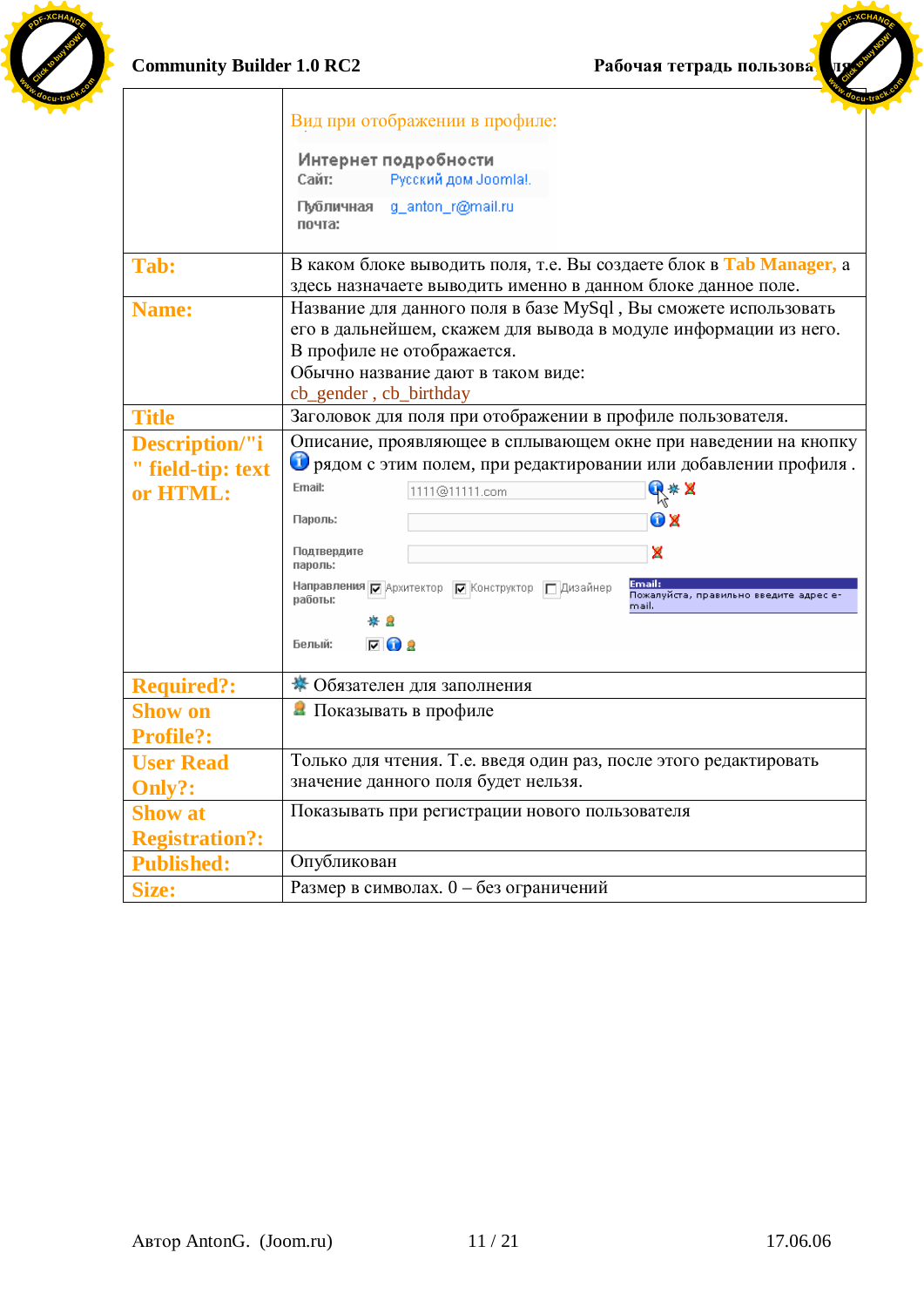

**[Click to buy NOW!](http://www.docu-track.com/index.php?page=38)** 

**<sup>w</sup>ww.docu-track.co<sup>m</sup>**

**<sup>P</sup>DF-XCHANG<sup>E</sup>**

## **Tab Manager**

Управление выводом полей в блоках в профиле пользователя. Звучит не очень, но на самом деле это проще чем пишется **••** . Просто надо понять что:

- За КУДА и КАК выводить данные отвечает Tab Manager
- За ЧТО выводить отвечает Field Manager и Plugin Manager. Главное здесь понять что **Field Manager** это менеджер полей созданных Вами, в **Plugin Manager** Вы можете устанавливать, управлять отображением и параметрами плагинов СВ. Далее мы это рассмотрим на примере.

Расположение блоков в принципе напоминает расположение модулей в самой Joomla, да и создано на основе тех же принципов:

- 1. **Название**
- 2. Описание

 $\sqrt{2}$ 

- 3. Тип отображения
- 4. Опубликован
- 5. Место расположения
- **6.** Порядок отображения блоков регулируется на закладке ниже.

|                |    | <b>Tab Manager</b>                       |                                                                                                                                                                                                                                                                                                                                                                                                                                                                                              |                |              | Display $\sharp$ 30 $\star$ Search: |          |   |                |
|----------------|----|------------------------------------------|----------------------------------------------------------------------------------------------------------------------------------------------------------------------------------------------------------------------------------------------------------------------------------------------------------------------------------------------------------------------------------------------------------------------------------------------------------------------------------------------|----------------|--------------|-------------------------------------|----------|---|----------------|
|                | г  | Title                                    | <b>Description</b>                                                                                                                                                                                                                                                                                                                                                                                                                                                                           | <b>Display</b> | Published    | <b>Position</b>                     | Re-Order |   | $\blacksquare$ |
|                | п  | Меню                                     |                                                                                                                                                                                                                                                                                                                                                                                                                                                                                              | html           | ៴            | head                                |          | ᢦ | $-10$          |
| $\overline{2}$ | г  | Пути Соединения                          |                                                                                                                                                                                                                                                                                                                                                                                                                                                                                              | html           | v            | head                                | Δ        | ᢦ | -9             |
| 3              | г  | Титульное название странички<br>профайла |                                                                                                                                                                                                                                                                                                                                                                                                                                                                                              | html           | v            | head                                | Δ        |   | $\cdot$ 8      |
| Δ              | г  | Дополнительная информация                |                                                                                                                                                                                                                                                                                                                                                                                                                                                                                              | html           | ✓            | left                                |          |   | $-4$           |
| 5              | п  | Портрет                                  |                                                                                                                                                                                                                                                                                                                                                                                                                                                                                              | html           | ∀            | middle                              |          |   | $-7$           |
| 6              | п  | Статус Пользователя                      |                                                                                                                                                                                                                                                                                                                                                                                                                                                                                              | html           | $\checkmark$ | right                               |          | ▼ | $-6$           |
|                | п  | Система ЛС                               |                                                                                                                                                                                                                                                                                                                                                                                                                                                                                              | html           | ∀            | right                               | △        | ᢦ | $-5$           |
| 8              | п  | Система ЛС                               |                                                                                                                                                                                                                                                                                                                                                                                                                                                                                              | html           | v            | right                               | Δ        |   | 104            |
| 9              | п  | Статьи                                   |                                                                                                                                                                                                                                                                                                                                                                                                                                                                                              | tab            | ៴            | tabmain                             |          | ▼ | $-3$           |
| 10             | г  | Форум                                    |                                                                                                                                                                                                                                                                                                                                                                                                                                                                                              | tab            | ✓            | tabmain                             | Δ        | ᢦ | $-2$           |
| 11             | F  | Контактная информация                    |                                                                                                                                                                                                                                                                                                                                                                                                                                                                                              | tab            | ៴            | tabmain                             | △        | ▼ | $-1$           |
| 12             | Г. | Информационные бюллетени                 | Редактировать подписку на бюллетени<br>В обзоре снизу перечислены информационные бюллетени<br>доступные вам. Перед каждым бюллетенем имеется поле для<br>проставления отметки которое служит индикатором вашей<br>подписки на него. Вы можете вносить изменения в этом и<br>нажать Обновить для сохранения изменений к подписке на<br>бюллетени. Если вы добавили подписки, вы должны их заверить,<br>для того чтобы получать бюллетени. За дополнительной<br>справкой проверьте свою почту. | tab            |              | tabmain                             |          | 9 | 99             |
| 13             | Л  | Сеансы связи                             |                                                                                                                                                                                                                                                                                                                                                                                                                                                                                              | tab            | v            | tabmain                             | Δ        | 9 | 100            |

# Нажмем на создать новый блок: New Tab



| <b>Tab Details</b> |                                                                |  |
|--------------------|----------------------------------------------------------------|--|
| Title:             | Дополнительная информация                                      |  |
| Description:       | Здесь представлена информация, которая<br>интересна или нет :) |  |
| Publish:           | Yes                                                            |  |
| Position:          | Левая сторона (серединной зоны)                                |  |
| Display<br>tyne:   | Голый Показ без заголовка                                      |  |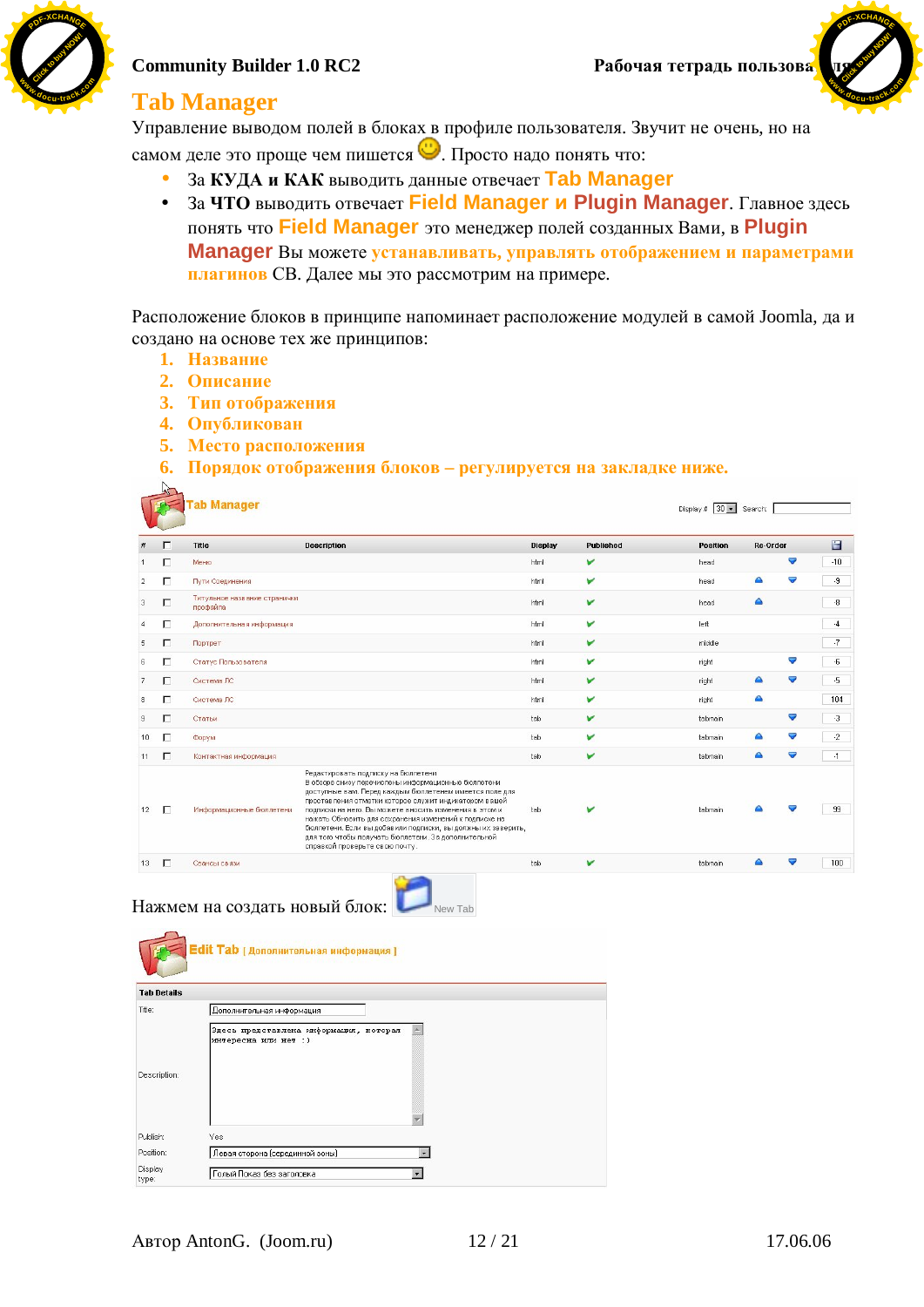



Рассмотрим каждый пункт подробнее, это нужно сделать один раз, что бы понять их назначение и возможности:

| Значение           |                                           |                                                        | Описание          |                                 |                                        |
|--------------------|-------------------------------------------|--------------------------------------------------------|-------------------|---------------------------------|----------------------------------------|
| <b>Title</b>       | Название блока                            |                                                        |                   |                                 |                                        |
| <b>Description</b> | Описание блока                            |                                                        |                   |                                 |                                        |
| <b>Publish</b>     | Опубликован                               |                                                        |                   |                                 |                                        |
| <b>Position</b>    |                                           | Место отображения блока в шаблоне профиля.             |                   |                                 |                                        |
| Профиль            |                                           | пользователя имеет следующий вид шаблона для           |                   |                                 | блоков<br>ДЛЯ<br>вывода                |
| информации.        |                                           |                                                        |                   |                                 |                                        |
|                    |                                           |                                                        |                   |                                 |                                        |
|                    |                                           | Head                                                   |                   |                                 |                                        |
|                    |                                           | Header (above left/middle/right))                      |                   |                                 |                                        |
|                    |                                           |                                                        |                   |                                 |                                        |
|                    |                                           |                                                        |                   |                                 |                                        |
|                    | Left<br>(Left side (of middle area))      | Middle<br>Middle area                                  |                   |                                 | Right<br>(Right side (of middle area)) |
|                    |                                           |                                                        |                   |                                 |                                        |
|                    |                                           |                                                        |                   |                                 |                                        |
|                    |                                           | <b>Tabmain</b>                                         |                   |                                 |                                        |
|                    |                                           | (Main area (below left/middle/right))                  |                   |                                 |                                        |
|                    |                                           |                                                        |                   |                                 |                                        |
|                    |                                           | <b>Underall</b>                                        |                   |                                 |                                        |
|                    |                                           | (Bottom area (below main area))                        |                   |                                 |                                        |
|                    |                                           |                                                        |                   |                                 |                                        |
|                    | Тоже самое, но с данными, для понимания:) |                                                        |                   |                                 |                                        |
|                    | Edit                                      |                                                        |                   |                                 |                                        |
|                    | ANTONG PROEILE PAGE<br>Лень               | 04/13/1979                                             | <b>Hits</b>       | 12                              |                                        |
|                    | рожденья.:<br>Пnп:                        | МокскойЭКенский                                        | Online<br>status  | ONLINE                          |                                        |
|                    |                                           |                                                        | Member<br>Since   | 03/22/2006 21:05:08             |                                        |
|                    |                                           |                                                        |                   | Last Online 06/17/2006 16:11:19 |                                        |
|                    |                                           |                                                        | Last<br>Updated   | 06/17/2006 16:17:29             |                                        |
|                    |                                           | mage                                                   |                   |                                 |                                        |
|                    |                                           |                                                        |                   |                                 |                                        |
|                    |                                           | Articles Контактная информация Connections             |                   |                                 |                                        |
|                    | DATE                                      | TITLE                                                  | <b>HITS</b>       | RATING                          |                                        |
|                    | 08.04.2006 r.<br>25.03.2006 г.            | <b>IKEA Kitchen Planner</b><br>Программы дизайна кухни | 71<br>150         | 00000/0<br>11                   |                                        |
|                    | 25.03.2006 r.                             | Урок № 1                                               | 71                | 000/1                           |                                        |
|                    | 22.03.2006 r.                             | Картография Joomla                                     | 107               | 11                              |                                        |
|                    | 14.10.2005 r.                             | Добро пожаловать в Joomla!                             | 16                | 11                              |                                        |
|                    | 09.08.2004 r.                             | Краткая новость 3                                      | 3                 | 00000/0                         |                                        |
|                    | 09.08.2004 r.                             | Краткая новость 2                                      | 5<br>$\mathbf{1}$ | 000/1<br>00000/0                |                                        |
|                    | 09.08.2004 r.<br>07.07.2004 r.            | Краткая новость 1<br>Пример новости 1                  | 12                | 00000/0                         |                                        |
|                    |                                           |                                                        |                   |                                 |                                        |
|                    | Blog                                      |                                                        |                   |                                 |                                        |
|                    | DATE                                      | TITLE                                                  |                   | <b>HITS</b>                     |                                        |
|                    | 19.04.2006 г.                             | 434                                                    | 28                |                                 |                                        |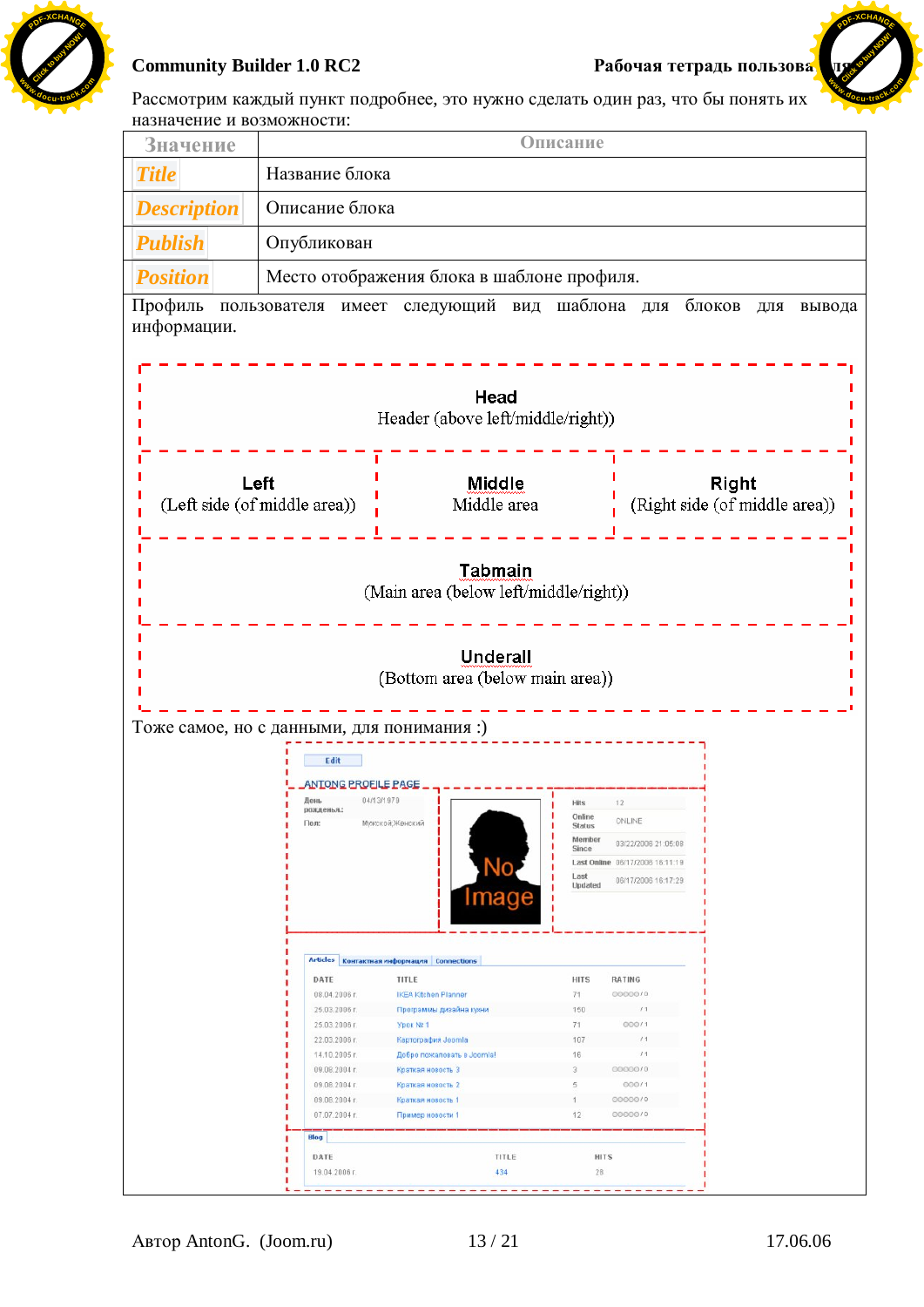

# Community Builder 1.0 RC2 *Paбочая тетрадь пользова* **из несколь**

**<sup>P</sup>DF-XCHANG<sup>E</sup>**

| <b>Display</b>                                                  |                                                           |                    | Тип отображения блока с полями.                            |                                                                                                                                                                                    |             |                 |             |
|-----------------------------------------------------------------|-----------------------------------------------------------|--------------------|------------------------------------------------------------|------------------------------------------------------------------------------------------------------------------------------------------------------------------------------------|-------------|-----------------|-------------|
| type:                                                           |                                                           |                    |                                                            |                                                                                                                                                                                    |             |                 |             |
| Tabbed pane                                                     | Панель с закладками                                       |                    |                                                            |                                                                                                                                                                                    |             |                 |             |
|                                                                 | <b>Articles</b>                                           | <b>Connections</b> |                                                            |                                                                                                                                                                                    |             |                 |             |
|                                                                 | DATE                                                      |                    | <b>TITLE</b>                                               |                                                                                                                                                                                    | <b>HITS</b> | <b>RATING</b>   |             |
|                                                                 | 08.04.2006 г.                                             |                    | <b>IKEA Kitchen Planner</b>                                |                                                                                                                                                                                    | 71          | /0              |             |
|                                                                 | 25.03.2006 г.                                             |                    | Программы дизайна кухни                                    |                                                                                                                                                                                    | 150         | 00000/1         |             |
|                                                                 | 25.03.2006 г.                                             |                    | Урок № 1                                                   |                                                                                                                                                                                    | 71          | /1<br>ōō        |             |
|                                                                 | 22.03.2006 г.                                             |                    | Картография Joomla                                         |                                                                                                                                                                                    | 107         | 00000 1         |             |
|                                                                 | 14.10.2005 г.                                             |                    | Добро пожаловать в Joomla!                                 |                                                                                                                                                                                    | 16          | 00000/1         |             |
|                                                                 | 09.08.2004 г.                                             |                    | Краткая новость 3                                          |                                                                                                                                                                                    | 3           | /0              |             |
|                                                                 | 09.08.2004 г.                                             |                    | Краткая новость 2                                          |                                                                                                                                                                                    | 5           | oo<br>/1        |             |
|                                                                 | 09.08.2004 г.                                             |                    | Краткая новость 1                                          |                                                                                                                                                                                    |             | 10 <sup>o</sup> |             |
|                                                                 | 07.07.2004 r.                                             |                    | Пример новости 1                                           |                                                                                                                                                                                    | 12          | 10 <sub>1</sub> |             |
|                                                                 | Белый:<br>Мой<br>любимый<br>цвет:<br>Интернет подробности | Yes                | Красный;Черный                                             |                                                                                                                                                                                    |             |                 |             |
|                                                                 | Сайт:                                                     |                    | Русский дом Joomla!.                                       |                                                                                                                                                                                    |             |                 |             |
|                                                                 | Публичная g_anton_r@mail.ru<br>почта:                     |                    |                                                            |                                                                                                                                                                                    |             |                 |             |
|                                                                 | День<br>рожденья.:                                        | 04/13/1979         |                                                            |                                                                                                                                                                                    |             |                 |             |
|                                                                 |                                                           |                    |                                                            |                                                                                                                                                                                    |             |                 |             |
| Raw display<br>without title<br>Overlay<br>moving with<br>mouse |                                                           |                    | и Выше только без Заголовка.<br><b>ANTONG PROFILE PAGE</b> | Отображение без заголовка в простом виде таблицы, т.е. тоже самое, что<br>Панель появляющаяся при наведении мышкой на Заголовок и<br>скрывающаяся при уведении мышки от Заголовка. |             |                 |             |
|                                                                 |                                                           |                    | Дополнительная информация                                  |                                                                                                                                                                                    |             | <b>Hits</b>     | 12          |
|                                                                 |                                                           |                    | Дополнительная информация<br>Направления<br>работы:        | Архитектор; Конструктор                                                                                                                                                            |             |                 |             |
|                                                                 |                                                           |                    | Белый:                                                     | Yes.                                                                                                                                                                               |             |                 | ONL<br>03/2 |
|                                                                 |                                                           |                    |                                                            |                                                                                                                                                                                    |             |                 |             |
|                                                                 |                                                           |                    |                                                            | Мой любимый цвет: Красный;Черный                                                                                                                                                   |             |                 | 06/1        |
|                                                                 |                                                           |                    | Интернет подробности<br>Сайт:                              | Русский дом Joomla!.                                                                                                                                                               |             |                 | 06/1        |
|                                                                 |                                                           |                    | Публичная почта:                                           |                                                                                                                                                                                    |             |                 |             |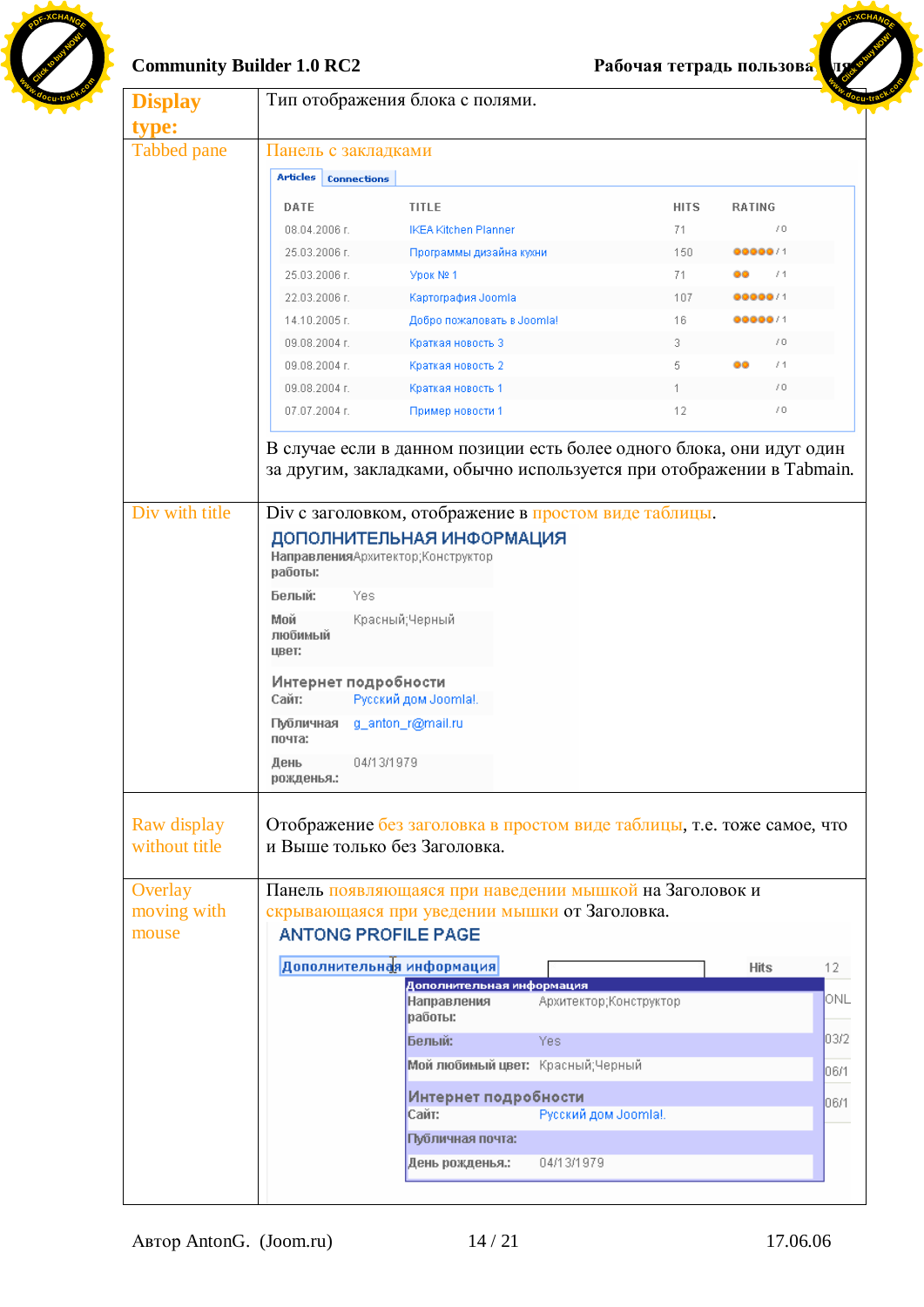

# Community Builder 1.0 RC2 *Paбочая тетрадь пользова* **из несколь**

**<sup>P</sup>DF-XCHANG<sup>E</sup>**

| <b>Fixed overlay</b> | Панель появляющаяся при наведении мышкой на Заголовок и не      |                           |                                                                 |                             |    |  |  |  |
|----------------------|-----------------------------------------------------------------|---------------------------|-----------------------------------------------------------------|-----------------------------|----|--|--|--|
| closing on           | пропадающая при перемещении мышки от Заголовка, для ее закрытия |                           |                                                                 |                             |    |  |  |  |
| mouseout             | надо навести мышку на слово: Close, справа сверху на панели.    |                           |                                                                 |                             |    |  |  |  |
|                      | <b>ANTONG PROFILE PAGE</b>                                      |                           |                                                                 |                             |    |  |  |  |
|                      |                                                                 |                           |                                                                 |                             |    |  |  |  |
|                      | Дополнительная информация                                       | Дополнительная информация |                                                                 | <b>Hits</b><br><b>CLOSE</b> |    |  |  |  |
|                      |                                                                 | Направления<br>работы:    | Архитектор;Конструктор                                          |                             | NЕ |  |  |  |
|                      |                                                                 | Белый:                    | Yes                                                             |                             |    |  |  |  |
|                      |                                                                 | 20                        |                                                                 |                             |    |  |  |  |
|                      |                                                                 | 20                        |                                                                 |                             |    |  |  |  |
|                      |                                                                 |                           |                                                                 |                             |    |  |  |  |
|                      |                                                                 | Публичная почта:          |                                                                 |                             |    |  |  |  |
|                      |                                                                 | День рожденья.:           | 04/13/1979                                                      |                             |    |  |  |  |
|                      |                                                                 |                           |                                                                 |                             |    |  |  |  |
|                      |                                                                 |                           |                                                                 |                             |    |  |  |  |
| <b>Button with</b>   | Панель появляющаяся при нажатии мышкой на Заголовок и не        |                           |                                                                 |                             |    |  |  |  |
| Sticky overlay       |                                                                 |                           | пропадающая при перемещении мышки от Заголовка, для ее закрытия |                             |    |  |  |  |
|                      | надо навести мышку на слово: Close, справа сверху на панели.    |                           |                                                                 |                             |    |  |  |  |

Так же у блоков относящихся к определенным плагинам, есть и дополнительные тараметры в вкладке **Parameters**. Мы рассмотрим их при рассмотрении каждого из плагинов в отдельности.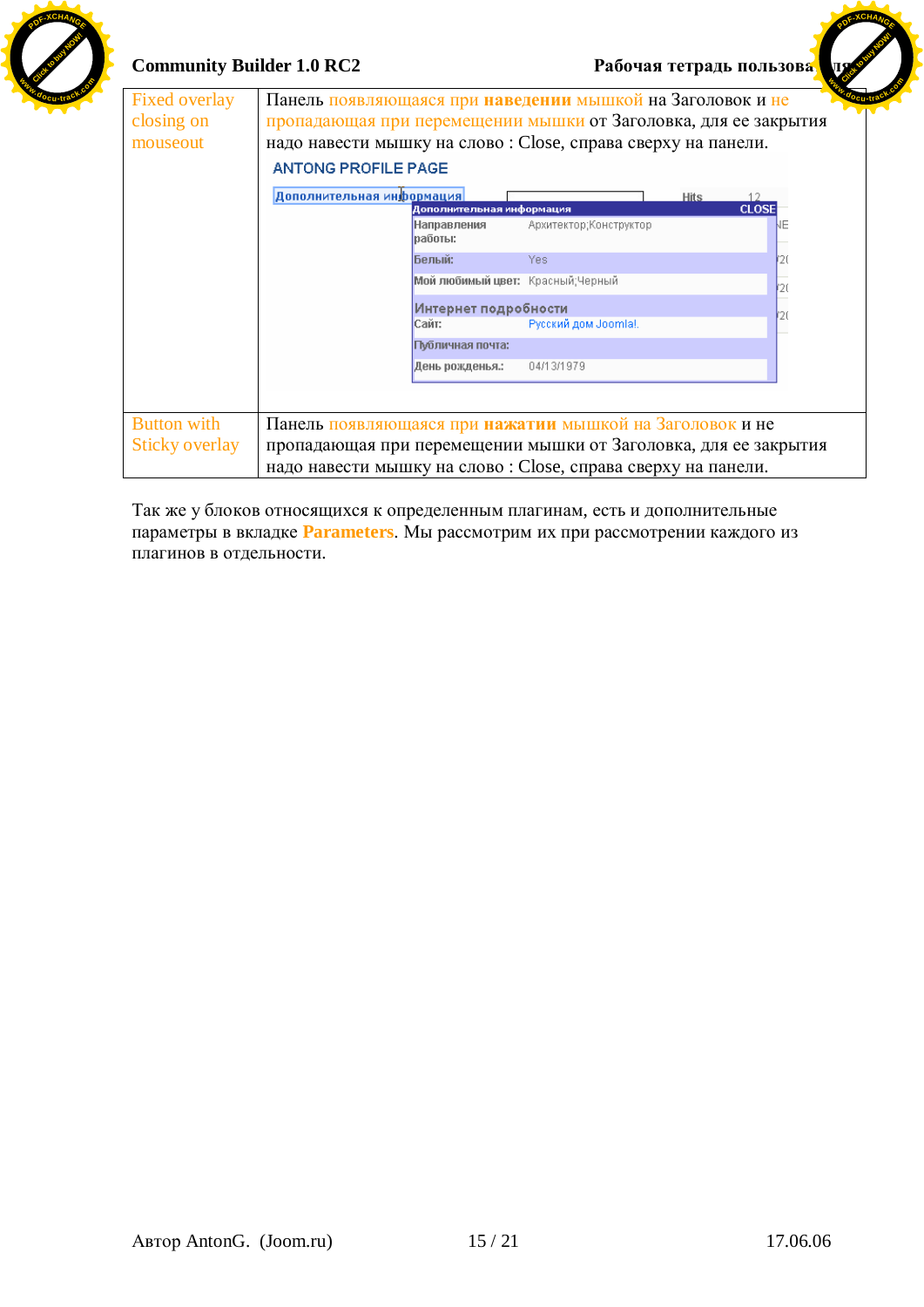

Editor

 $\sqrt{4a}$ 

 $\sqrt{2a}$ 

Last Online Name [ASC] Дата [ASC]

 $+$   $\vert \cdot \vert$ Remove

Name

**User Group to allow access to**

User Groups to Include in List:

Published:

Default:

Sort By:

Filter:

*Title:* Название списка. **Description** Ɉɩɢɫɚɧɢɟɫɩɢɫɤɚ

отмеченным буду иметь доступ к списку.

row->filterfields=  $\bullet$  Simple  $\bullet$  Advanced

 $\vert \cdot \vert$ 

Группы пользователей имеющих право просматривать список.

Имейте ввиду что группы подчиненные по отношению к

 $\boxed{\blacksquare}$  Asc  $\boxed{\blacksquare}$  Add  $\boxed{\blacksquare}$ 

Greater Than

↴

Значение **Описание** 

 $+$   $\vert \cdot \vert$ Remove Add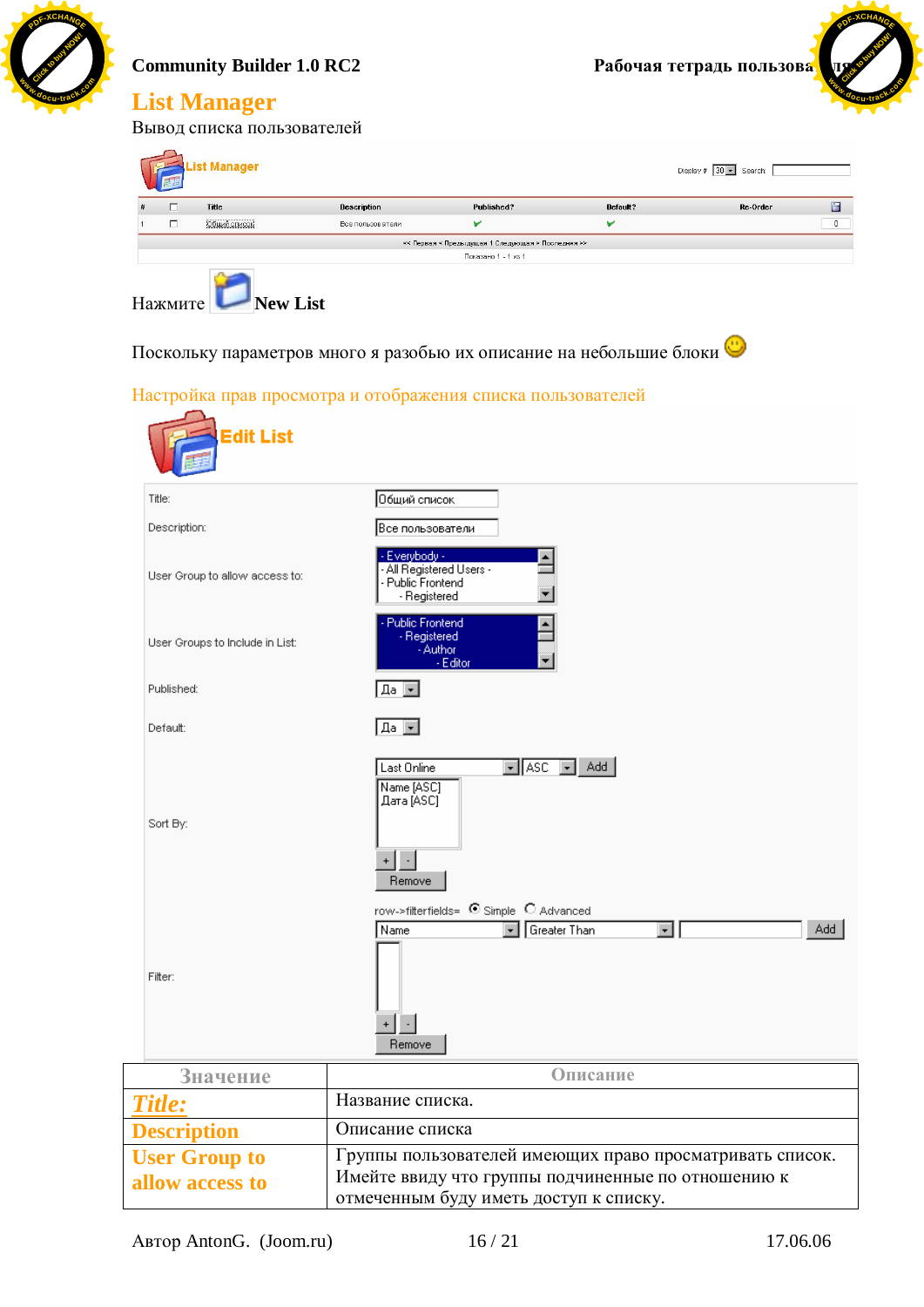

**[Click to buy NOW!](http://www.docu-track.com/index.php?page=38)** 

**<sup>P</sup>DF-XCHANG<sup>E</sup>**

| <b>User Groups to</b>  | $\mathbf{z}$ or<br>Группы пользователей отображаемые в списке.                                                                                 |
|------------------------|------------------------------------------------------------------------------------------------------------------------------------------------|
| <b>Include in List</b> |                                                                                                                                                |
| <b>Published:</b>      | Опубликован                                                                                                                                    |
| <b>Default</b>         | По умолчанию, т.е. скажем так: основной список                                                                                                 |
| <b>Sort By:</b>        | Сортировать пользователей по каким полям и в каком порядке.<br>Сортировка идет по первому в списке выбранному способу до<br>последнего.        |
| <b>Filter:</b>         | Фильтр отображения пользователей в списке.<br><b>Simple</b> = Поле – Условие – Значение.<br>Advanced - не пользовался поэтому ничего не скажу. |

Multiple choices: CTRL/CMD-click to add/remove single choices.

Помните Вы можете выбирать более одного значения, зажав crtl и нажимая на значения правой кнопкой мышки.

WARNING: The default list should be the one with the lowest user groups access rights ! ПОМНИТЕ! Список по умолчанию должен иметь права доступа из нижней выбранных групп. Т.е. группы ниже чем в Списке по умолчанию отображаться не будут в других списках.

# Настройка вывода полей в колонках.

Всего 4 колонки.

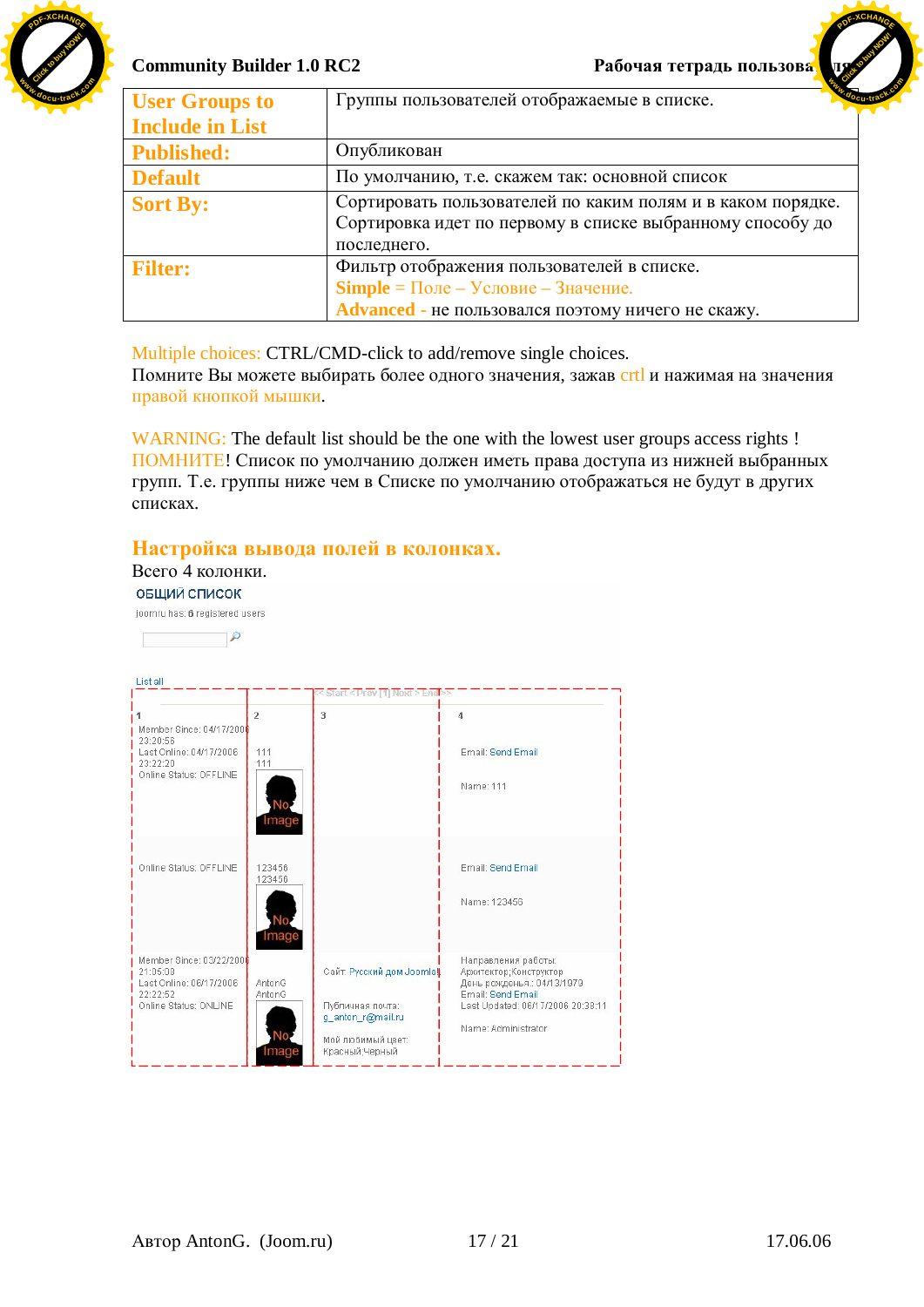

**[Click to buy NOW!](http://www.docu-track.com/index.php?page=38)** 

**<sup>P</sup>DF-XCHANG<sup>E</sup>**

Нажимая на Add относящегося к определенной колонке Вы можете добавить в нее поле. Нажимая + - Вы можете менять порядок отображения полей в списке. **<sup>w</sup>ww.docu-track.co<sup>m</sup>**

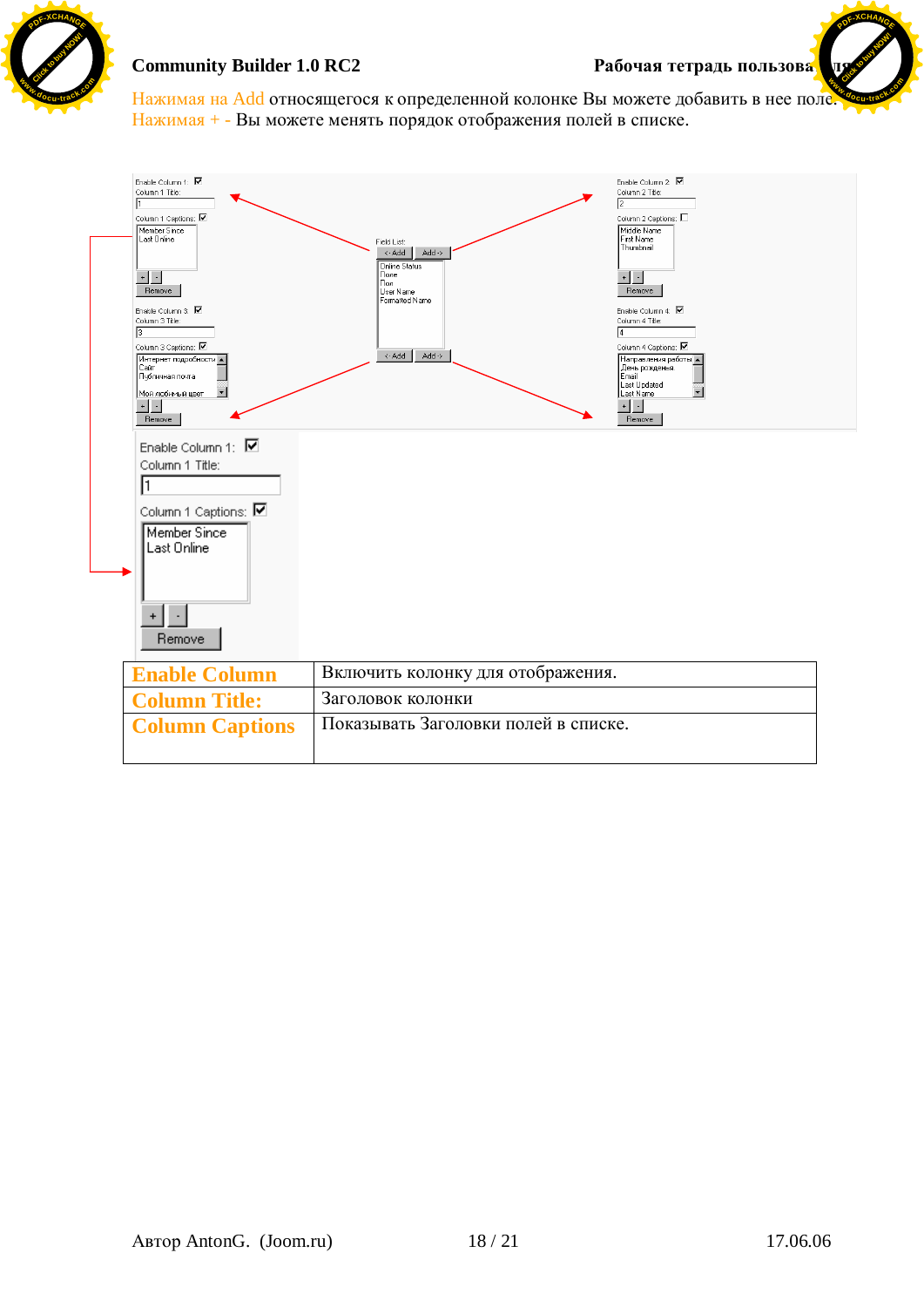





## **Сеылки:**

#### Список по умолчанию

выводится ссылкой. У Вас может быть более одного списка, но только один по умолчанию:

[http://joom.ru/index.php?option=com\\_comprofiler&task=usersList](http://joom.ru/index.php?option=com_comprofiler&task=usersList) [http://joom.ru/component/option,com\\_comprofiler/task,usersList](http://joom.ru/component/option,com_comprofiler/task,usersList) (SEF)

Определенный же список выводится с определенным значением listid= равным цифре соответствующей ID определенного списка. Я смог выводить только методом перебора цифр, как узнать ID определенного списка по другому осталось для меня загадкой. Знаете  $\frac{1}{\sqrt{2}}$ 

Пример: [http://joom.ru/index.php?option=com\\_comprofiler&task=usersList&listid=8](http://joom.ru/index.php?option=com_comprofiler&task=usersList&listid=8)

**Примечание**: в Профиле и в Списке пользователей могут выводится разные поля, могут и одни и теже, зависит от Вас.

### Ваш профиль выводится с помощью ссылки: [http://joom.ru/index.php?option=com\\_comprofiler](http://joom.ru/index.php?option=com_comprofiler) [http://joom.ru/component/option,com\\_comprofiler](http://joom.ru/component/option,com_comprofiler) (SEF)

Профиль определенного пользователя выволится с помошью ссылки: [http://joom.ru/index.php?option=com\\_comprofiler&task=userProfile&user=62](http://joom.ru/index.php?option=com_comprofiler&task=userProfile&user=62) [http://joom.ru/component/option,com\\_comprofiler/task,userProfile/user,](http://joom.ru/component/option,com_comprofiler/task,userProfile/user,)**65** (SEF) где цифра это номер пользователя, посмотреть цифру можно в списке пользователей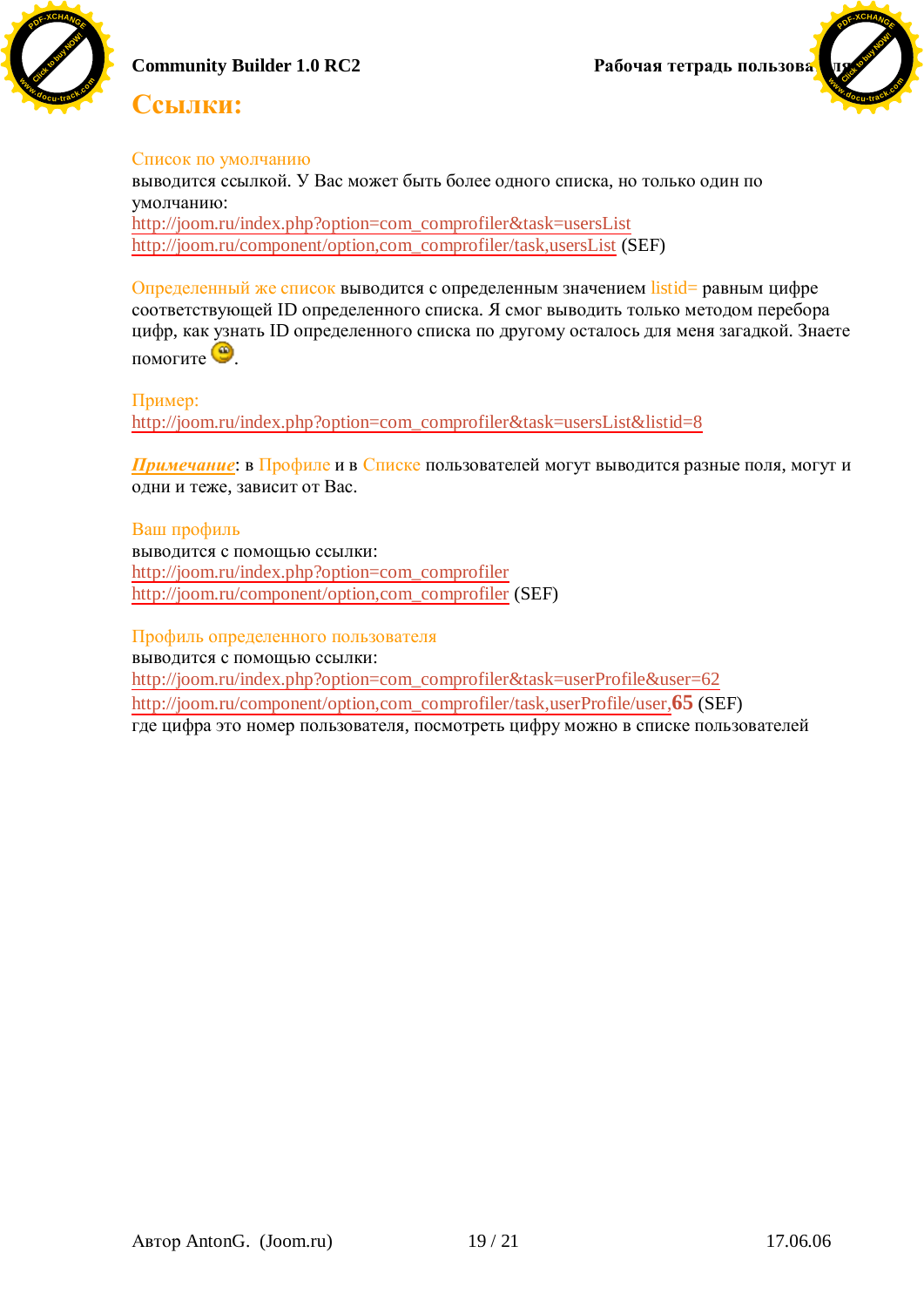

**[Click to buy NOW!](http://www.docu-track.com/index.php?page=38)** 

**<sup>w</sup>ww.docu-track.co<sup>m</sup>**

**<sup>P</sup>DF-XCHANG<sup>E</sup>**

# **Plugin Manager**

|                                                   |                 | <b>Install Plugin</b><br><b>Plugin Manager [Site]</b> |         |                           |                  |                      |                | Filter: |           | - Выберите тип - • |
|---------------------------------------------------|-----------------|-------------------------------------------------------|---------|---------------------------|------------------|----------------------|----------------|---------|-----------|--------------------|
|                                                   | $*$ $\Box$      | <b>Plugin Name</b>                                    |         | Published                 |                  |                      | Reorder Order  | Access  | Type      | Directory          |
|                                                   |                 | 1 Default language (English)                          |         | R                         |                  |                      | $-1$           | Общий   | language  | default_language   |
|                                                   |                 | $2 \begin{array}{ c } \hline \end{array}$ Default     |         | R                         |                  | $\blacktriangledown$ | $\mathbf{1}$   | Общий   | templates | default            |
|                                                   |                 | 3   WinClassic                                        |         | P                         | $\blacktriangle$ | $\blacktriangledown$ | $\overline{2}$ | Общий   | templates | winclassic         |
|                                                   |                 | 4 MebFX                                               |         | R.                        | $\blacktriangle$ | ▼                    | 3              | Общий   | templates | webfx              |
|                                                   |                 | 5 OSX                                                 |         | <b>R</b>                  | $\triangle$      | ▼                    | 4              | Общий   | templates | 0SX                |
|                                                   |                 | 6   Luna                                              |         | <b>R</b>                  | Δ                | V                    | 5              | Общий   | templates | luna               |
|                                                   |                 | $7 \Box$ Dark                                         |         | D                         | $\triangle$      |                      | 6              | Общий   | templates | dark               |
|                                                   | 8 <sup>o</sup>  | CB Core                                               |         | P                         |                  | $\blacktriangledown$ | $\mathbf{1}$   | Общий   | user      | cb.core            |
|                                                   | $9$ $\odot$     | CB Menu                                               |         | P                         | Α                | 0                    | $\overline{2}$ | Общий   | user      | cb.menu            |
|                                                   |                 | 10 <b>C</b> CB Connections                            |         | R.                        |                  | O                    | 3              | Общий   | user      | cb.connections     |
|                                                   |                 | 11   Joomla Content Author                            | $\beta$ | 屋                         | $\blacktriangle$ | $\blacktriangledown$ | 4              | Общий   | user      | cb.authortab       |
|                                                   |                 | 12   Simpleboard Forum                                |         | $\mathbf x$               | $\blacktriangle$ | $\blacktriangledown$ | 5              | Общий   | user      | cb.simpleboardtab  |
|                                                   | 13 <sup>o</sup> | Mamblog Blog                                          |         | P                         | $\blacktriangle$ | $\blacktriangledown$ | 6              | Общий   | user      | cb.mamblogtab      |
|                                                   |                 | 14   YaNC 1.4b3 Newsletters                           |         | $\boldsymbol{\mathsf{x}}$ | $\triangle$      | D                    | 7              | Общий   | user      | yanc               |
|                                                   |                 | 15   PMS MyPMS and Pro                                |         | ø                         | $\triangle$      |                      | 8              | Общий   | user      | prns.mypmspro      |
| << Первая < Предыдущая 1 Следующая > Последняя >> |                 |                                                       |         |                           |                  |                      |                |         |           |                    |

И так поговорим о плагинах. Главное что надо понять, что **Plugin Manager** отвечает за установку и настройку самого плагина, за вывод в блоке в профиле или списке отвечает его блок в Tab Manager.

# **CB Menu**

Отвечает за вывод пользовательского меню и меню для правки профиля пользователя.

| Site Plugin: Edit [ CB Menu ] |                                     |      |  |                                            |  |  |
|-------------------------------|-------------------------------------|------|--|--------------------------------------------|--|--|
| <b>Plugin Details</b>         |                                     |      |  | Parameters                                 |  |  |
| Name:                         | CB Menu                             |      |  | User Profile Menu: Display Settings        |  |  |
| Folder:                       | user                                |      |  |                                            |  |  |
| Plugin file:                  | cb.menu                             | .php |  | Menu display type:<br>Menu Bar O Menu List |  |  |
| Plugin Order:                 | 2 (CB Menu)                         |      |  |                                            |  |  |
| Access Level:                 | 0 бщий<br>Участники<br> Специальный |      |  |                                            |  |  |
| Published:                    | $O$ Нет $O$ Да                      | ß    |  |                                            |  |  |
| Description:                  | Core CB Menu and User Status tabs.  |      |  |                                            |  |  |

Здесь мы можем настроить вид вывода меню **Menu display type:**

#### **Мепи Ваг: кнопками с всплывающими меню при наведении мышкой**

| Данные     | <b>Edit</b> |                          |
|------------|-------------|--------------------------|
|            |             | Update Your Profile      |
| ANTONG PRO |             | <b>Update Your Image</b> |

### **Menu List: - простой таблицей**

| Данные | Список пользователей |
|--------|----------------------|
|        | Сменить редактор     |
| Edit   | Update Your Profile  |
|        | Update Your Image    |
|        |                      |

#### **ANTONG**